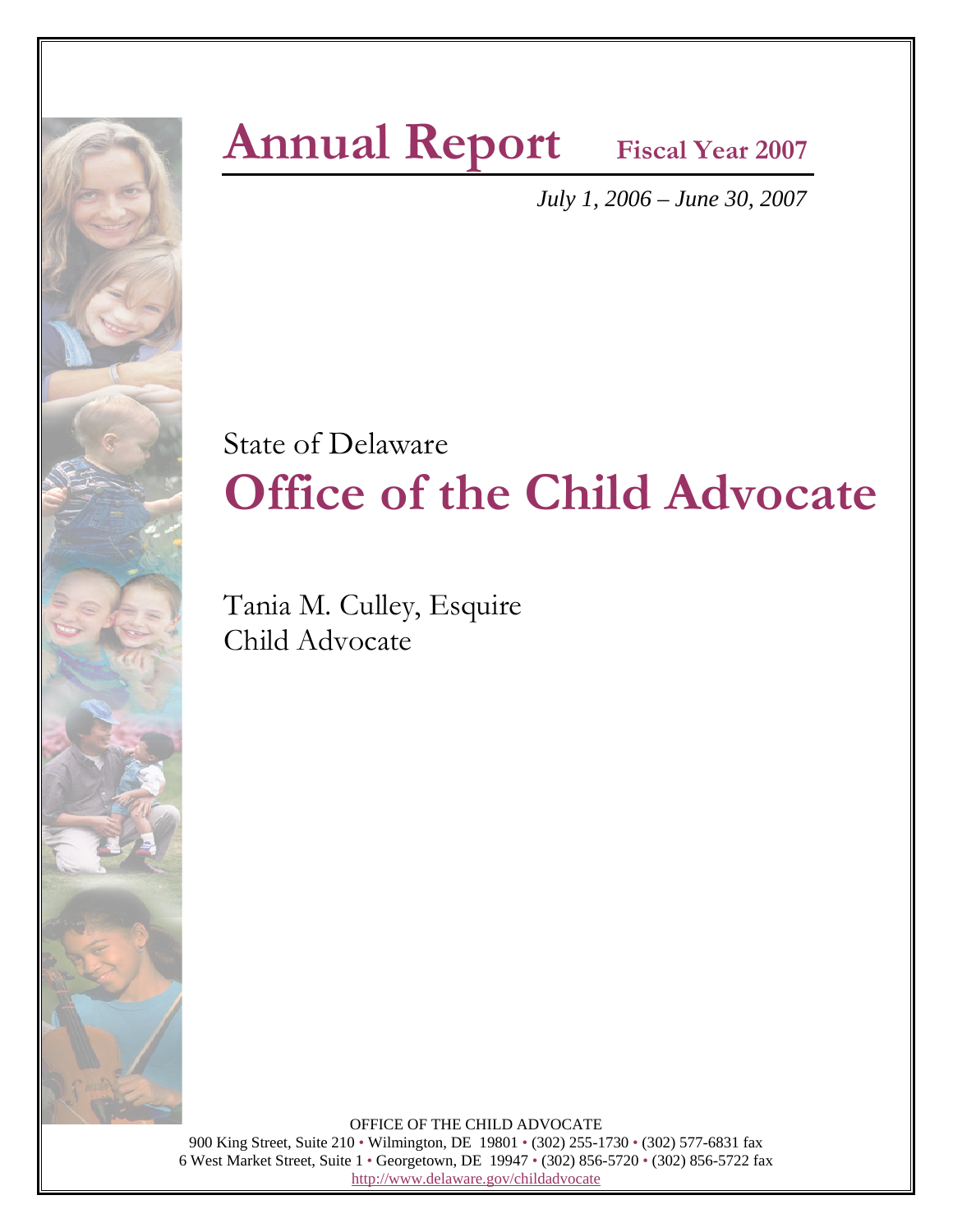## **Staff and Students**

### **Staff**

Tania M. Culley, Esquire Child Advocate

Mary Catherine Landis, Esquire Pro Bono Coordinator

Nicholas Vitcusky Clerical

Angela M. Fowler, Esquire Deputy Child Advocate – Kent County Lorin H. Hurst, Esquire Deputy Child Advocate – New Castle County Heather S. Williams, Esquire Deputy Child Advocate – Sussex County

Allison McDowell Program Administrator

Celeste Bishop Family Crisis Therapist – Kent/Sussex Counties Jennifer Falkowski Family Crisis Therapist – New Castle County Julie Schirmer Family Crisis Therapist – Kent/Sussex Counties

Molly Dunson Office Manager

### **Student Interns and Law Clerks**

Geoffrey Cebula Amherst College Brittany Hobbes University of Delaware Laura Hoffmann University of Delaware Kayla Howard University Karen Olinchak Villanova University Devashree Singh Wilmington College

Stacey Callaway West Virginia University College of Law Marla Conly University of Pennsylvania Law School Marisa Duffy Widener University School of Law Cara Goeller William and Mary School of Law Charli Greene Delaware Technical and Community College Lori Jaross Widener University School of Law Emily Weidenhamer McGill Case Western Reserve University School of Law Michancy Schultz Villanova University School of Law

*Safeguarding the welfare of Delaware's children through educational advocacy, system reform, public awareness, training, and legal representation of children as set forth in 29 Del. C., Ch. 90A.*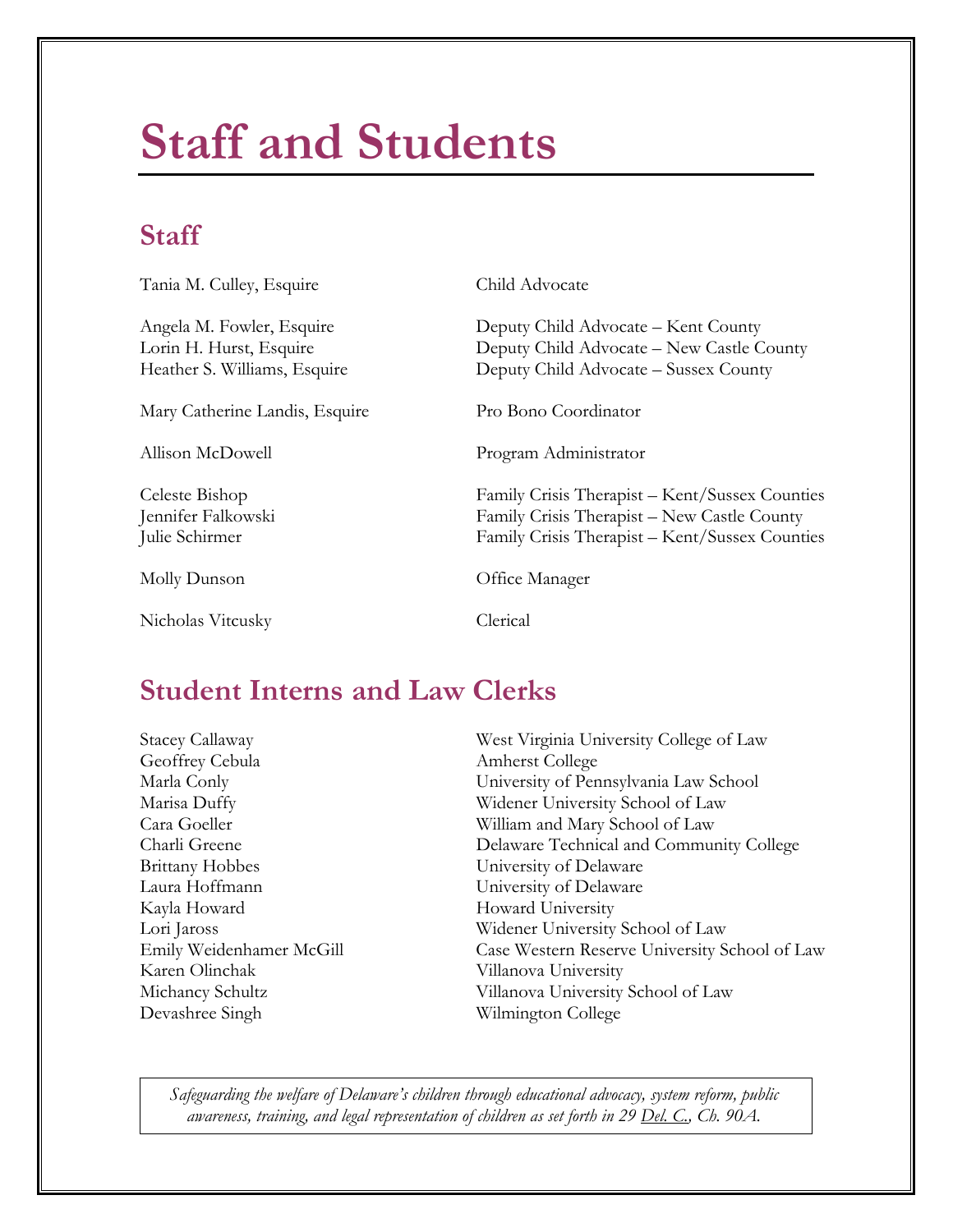#### **Fiscal Year 2007 OCA Pro Bono Attorney Honor Roll**

 Derek Abbott Michael Abram Jon Abramczyk Roger Akin Thomas Allingham II Susan Ament Melony Anderson John Andrade David Arndt Michael Arrington Addie Asay Daniel Astin Daniel Atkins Mary Augustine Christine Azar James Bailey John Balaguer Samantha Balick Doreen Becker Jennifer Becnel-Guzzo Michael Bednash Sean Bellew Michelle Berkeley Rebecca Beste Robert Beste David Bever Antonia Bevis Shakuntla Bhaya Ian Connor Bifferato Vincent Bifferato, Jr. Michael Bonkowski Mary Boudart Curtis Bounds Jennifer Brady John F. Brady H. Cubbage Brown, Jr. Lisa Zwally Brown Paul Brown Gary Bryde Jennifer Burbine Thomas Burkhart Nicholas Caggiano, Jr. Timothy Cairns Christie Day Cannon Melissa Cargnino David Carickhoff, Jr. Megan Ward Cascio Denis Casey Jeffrey Castellano Tabatha Castro Eileen Caulfield Teresa Cheek William Chipman Beth Christman Joseph Cicero John A. Clark, III Maggie Clausell Miranda Clifton C. Malcolm Cochran, IV Brian Colborn Cynthia L. Collins Cynthia S. Collins Michael Collins P. Clarkson Collins Patrick Collins Bernard Conaway John Conly Arthur Connolly Jr. Todd Coomes Margaret Cooper Michael Corrigan

 Victoria Counihan Lydia Cox Kara Hammond Coyle Brian Crawford Laurence Cronin Curtis Crowther David Culley Donna Culver Amy Cunningham Edward Curley Michael Custer Brock Czeschin James Dalle Pazze Bart Dalton John Daniello George Danneman Kelly Dawson Christine Dealy Sandra Dean Catherine Dearlove Kim DeBonte Daniel DeFranceschi Christine Demsey David Denham John Denney, Jr. Mark Desgrosseilliers Margaret DiBianca Sarah DiLuzio Tara DiRocco Nicole DiSalvo Jill Disciullo Kevin Dobson William Doerler Sean Dolan Jennifer Donahue Keith Donovan John T. Dorsey Meghan Dougherty Shawn Dougherty W. Harding Drane, Jr. Thomas F. Driscoll James Drnec Mary Dugan Bradley Eaby Edward Eaton Erin Edwards Craig Eliassen Margaret England Kenneth Enos Elwood Eveland Sherry Fallon Amy Feeney David Felice GianClaudio Finizio Erica Niezgoda Finnegan Erin Fitzgerald Matthew Fogg Edward Fornias James Freebery David Gagne Patricia Gallagher Deborah Galonsky Geoffrey Gamble Kimberly Gattuso Frances Gauthier Kathleen Geiger Melanie George-Marshall Kelly Dunn Gelof Kristin Gibbons Glynis Gibson Paul Golian

 Andrew Gonser William Gonser, Ir. Todd Goodman Susan Gordon Brian Gottesman Maria Granovsky James Green Joseph Green Kelly Green Michelle Green William Green, Jr. Robert Greenberg Daniel Griffith Thomas Grimm Geoffrey Grivner Jerome Grossman Mark Gundersen Steven Haas Kathleen Hadley Shauna Hagan Gerald Hager David Haley Joseph Handlon Patricia Hannigan Jeanne Hanson Thomas Hanson, Jr. Edwin Harron Theresa Hayes Kevin Healy Leslie Heilman Catherine Hickey Suzanne Hill Timothy Hitchings Michael Hochman Thomas Hodukavich Victoria Hoffman Stephen Holfeld David Holmes Thomas Horan Vivian Houghton Timothy Houseal Eric Howard Kevin Howard Janine Howard-O'Rangers Xiaojuan Huang David Hutt Stacy Hwang Diane Ibrahim Frederick Iobst Michael Isaacs Chun Jang Jennifer Jauffret Tanya Jefferis David Jenkins Clay Jester Ann Marie Johnson Janice Johnson Richard I.G. Jones, Jr. Dawn Jones Judy Jones Elizabeth Julian Brian Kasprzak William Kelleher Kathryn Keller Lynn A. Kelly Michael Kelly Felice Kerr Eleanor Kiesel Elizabeth King Matthew King Shelley Kinsella

 Gretchen Knight Steven Kortanek Edward Kosmowski Carl Kunz Peter Ladig Gregory Ladner William Lafferty Kathryn Laffey M. Curt Lambert Kimberly Large Tara Lattomus Kimberly Lawson Jonathan Layton Lewis Lazarus Brooke Leach Jane Leamy Abigail LeGrow Timothy Lengkeek James Lennon Scott Leonhardt Norman Levine Neal Levitsky Roger Levy Elizabeth Lewis Andrew Lippstone Susan List Paul Lockwood Claire Love Zhun Lu Thomas Macauley Stanley Macel Lauren Maguire Andrea Malinowski Kevin Mann Margaret Manning Mary Erin Mariani Timothy Martin William Martin Dennis Mason, II Janice Matier Daniel McAllister David McBride Ian McConnel Garvan McDaniel Michael McDermott Susanna McDonald Thomas McDonough Charles McDowell Bernard McFadden Lexie McFassel James McGiffin Thomas McGonigle Michael McGroerty Matthew McGuire Megan McIntyre John McLaughlin, Jr. James McMillan Carolyn McNeice Bruce McNew Joseph Melican Gary Melvin Jennifer Mensinger Stephen Milewski Beth Miller Kathleen Miller Lisa Minutola Michael Modica Norman Monhait Chaneta Montoban Paulette Sullivan Moore Sharon Morgan

 Michele Muldoon Regina Mullen Francis Murphy D. Fon Muttamara-Walker Frank Nardo Katherine Neikirk Michael Nestor Seth Niederman Maryellen Noreika Frank Noyes, II Kevin O'Brien Tyler O'Connell Elizabeth Olsen Jonathan O'Neill Deirdre O'Shea Susan Over Jenness Parker John Parkins James Parrett, Jr. Adam Perza Victoria Petrone Dennis Phifer Sarah Pierce Francis Pileggi Mary Ann Plankinton Anne Podczasy Maria Poehner Tiffany Poole Susan Poppiti Vincent Poppiti Thomas Preston Cynthia Pruitt Amy Quinlan Andrew Rahaim Jennifer Barber Ranji Vivian Rapposelli B. Wilson Redfearn Richard Renck Sheldon Rennie Joseph Rhoades Helen Richards Linda Richenderfer Courtney Riordan Michael Ripple David Ripsom Michael Robinson Elizabeth Rodriguez Bruce Rogers Helena Rychlicki Anthony Saccullo Kathryn Sallie Tamara Sampson Yvonne Takvorian Saville Gilbert Saydah, Jr. Todd Schiltz Lisa Schmidt Jack Schreppler Pamela Scott Theresa Sedivec Sandra Selzer Suzanne Seubert Chad Shandler Thomas Shellenberger Liza Sherman Michele Sherretta Jackson Shrum Sophia Siddiqui Daniel Silver Christopher Simon Nicholas Skiles

Richard Morse

 Fontini Skouvakis David Snyder Leslie Spoltore Monte Squire Lisa Stark Benjamin Strauss Jonathan Strauss Catherine Strickler Pamela Sudell William Sudell, Jr. Renee Suglia John J. Sullivan, Jr. Karen Sullivan Paul Sunshine Scott Swenson Larry Tarabicos Harry Tashjian James Taylor, Jr. Gregory Taylor John Taylor Michael Teichman David Teklits Allen Terrell Catherine Thompson Seth Thompson Seth Tillman Sara Toner Rebecca Tulloch Patricia Uhlenbrock Andrea Unterberger Robert Valihura, Jr. Jan A.T. van Amerongen, Kathryn van Amerongen Patrick Vanderslice Jennifer Veet Karen Vicks Michael Vild Nicole Walker R. Christian Walker Megan Walstrom Jennifer Ward Matthew Ward Robert Weber Michael Weidinger Margaret Whiteman Patricia Widdoss Charles Williams David Williams Dawn Williams Gregory Williams Evan Williford Megan Wischmeier Wendy Wojewodzki Josiah Wolcott Natalie Wolf Christian Wright Davis Wright Laura Yiengst Virginia Zrake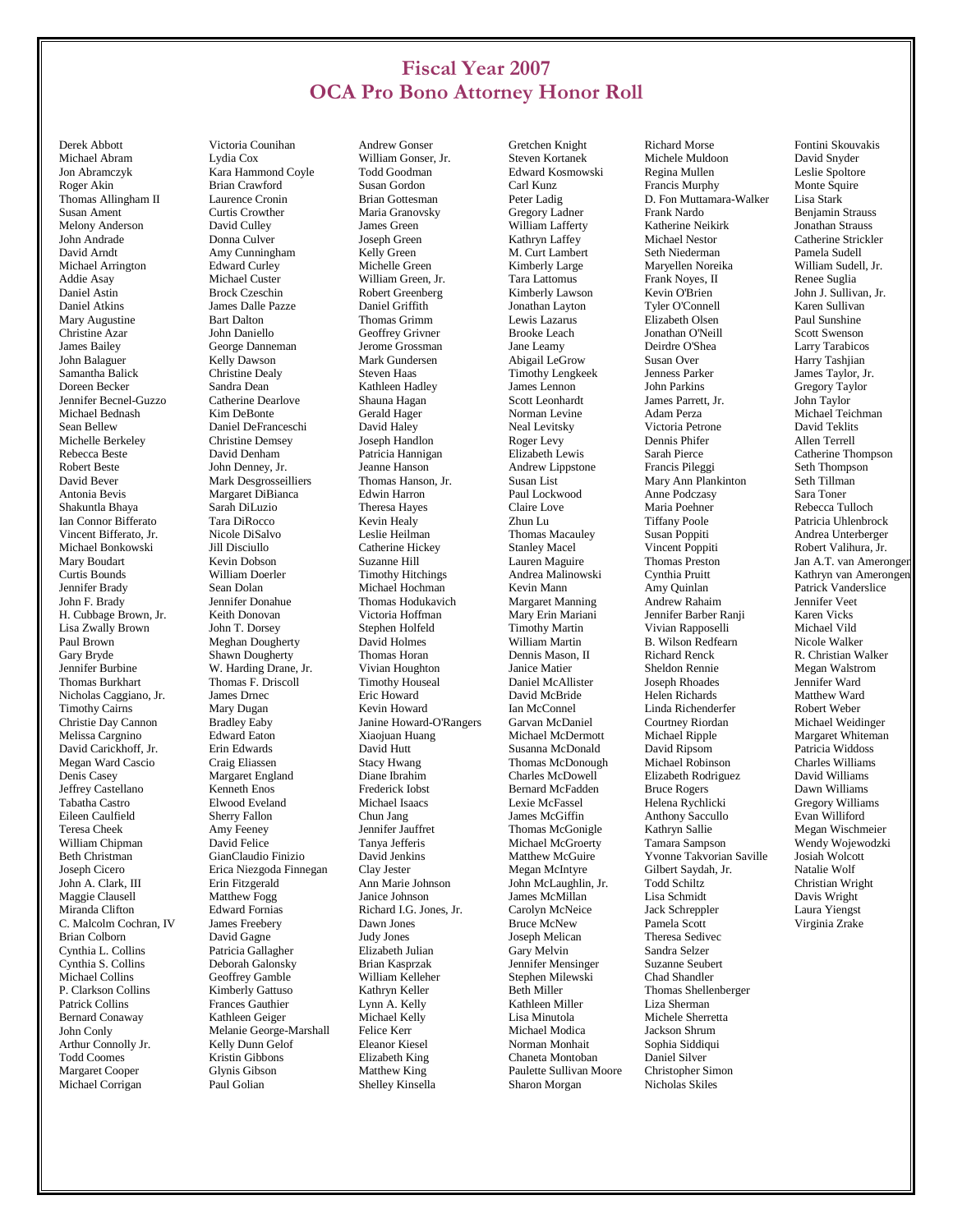# **What's New at OCA**

#### **Allison McDowell joins OCA as Program Administrator**

Allison McDowell became the Office of the Child Advocate's (OCA or the Office) Program Administrator in September 2006 after 10 years with the Division of Family Services (DFS). Her experiences as a treatment worker, permanency worker, supervisor, and administrator have both educated and motivated Allison to advocate for the best interests of every child touched by the child welfare system. In addition to her numerous other contributions to the Office, Allison has been instrumental in getting OCA's Child Protection Policy Database up and running, continuing the important work on the Adoption and Safe Families Act (ASFA) Timelines, and educating OCA staff on the DFS permanency process.

On working at OCA, Allison says that "...to be part of a group with such talent, dedication, and passion is a once-in-a-lifetime opportunity." OCA is very fortunate to have Allison on board and to add her talent, dedication, and passion to our group.

#### **OCA Opens a New Office Downstate**

OCA has grown little by little since its inception in 2000. With the addition of a Sussex County Deputy Child Advocate (DCA) last year came the need for more space for the downstate branch of OCA. After searching unsuccessfully for office space in Milford, OCA learned of a space available in Georgetown and determined that it was suitable to meet its needs. The new office is conveniently located just behind Family Court in Georgetown and houses the Kent and Sussex DCAs, Family Crisis Therapists, law clerks, social work interns, and occasional New Castle staff.



Besides offering the space needed for all of the existing downstate staff, the new office also provides a small conference room in which OCA can conduct meetings, conferences, and trainings for members of the bar as well as service providers. The additional space and equipment also make it much easier for OCA to take on interns and law clerks downstate. With the addition of another Sussex County DCA in FY08, OCA hopes to secure a Kent County office in the near future.

#### **DELJIS Access**

In FY07, OCA applied for and received permission to access the Delaware Criminal Justice Information System (DELJIS) in order to obtain the criminal history of the parties involved with the children OCA represents. OCA is then able to provide that information to the attorney guardian *ad litem* (GAL) for each child, so as to greatly improve the attorney's understanding of the situation facing his or her child client and to comply with the best interests requirement to consider the criminal history of all parties and members of the household. 13 <u>Del. C.</u>  $\frac{1}{2}$  722(a)(8). DELJIS access is another step OCA has taken to assure high-quality legal representation for Delaware's dependent, neglected, and abused children.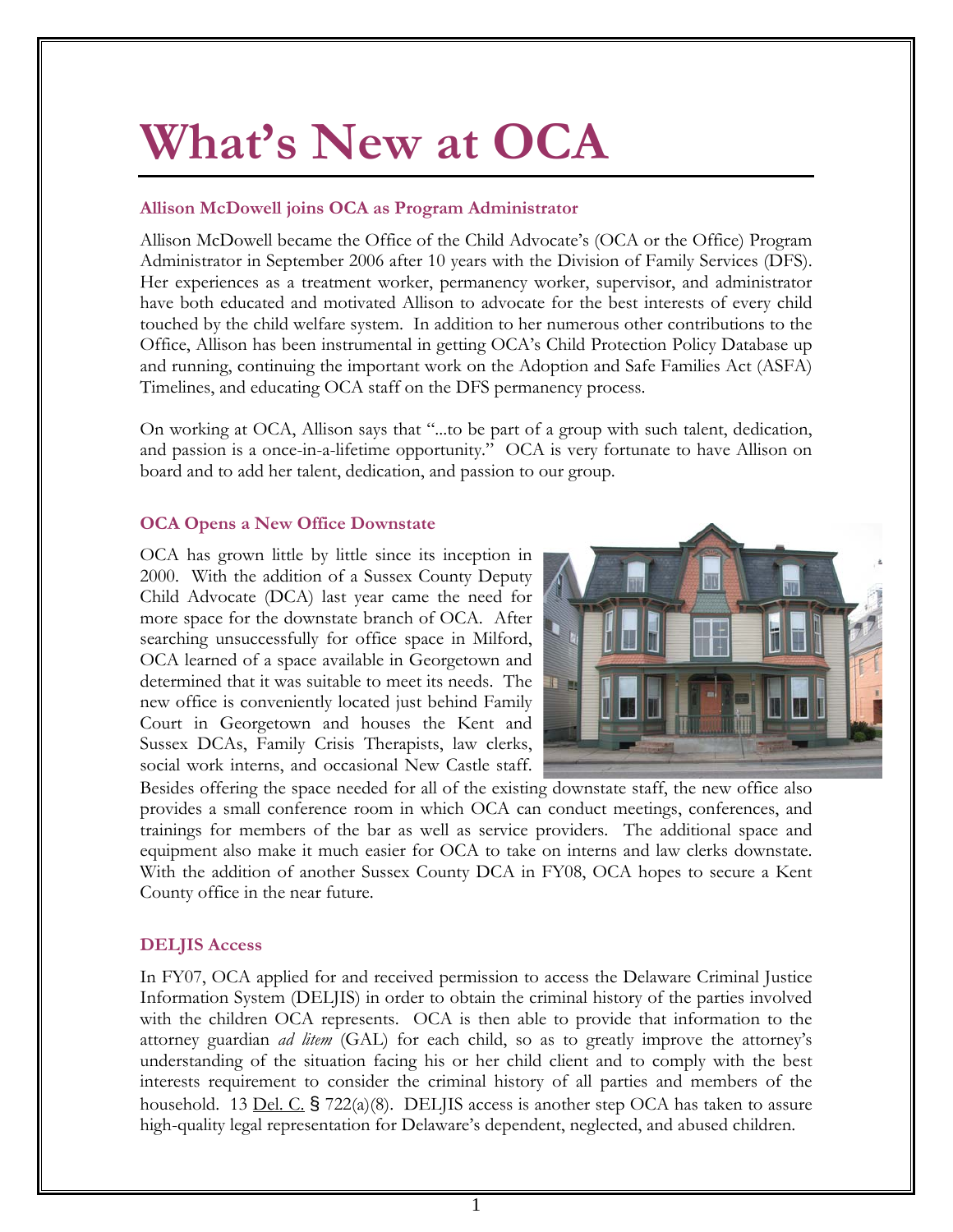# **Legal Representation**

The Office of the Child Advocate is mandated to represent the best interests of dependent, neglected, and abused children. Through both Deputy Child Advocates and volunteer attorneys throughout the state, OCA was able to represent 1,082 children during the course of Fiscal Year 2007, a 6% increase over Fiscal Year 2006.

During Fiscal Year 2007, OCA received 934 appropriate referrals, and was able make 498 attorney appointments. The vast majority (98%) of children appointed an attorney in FY07 were in the legal custody of the Department of Services for Children, Youth and Their Families (DSCYF or the Children's Department). At the end of FY07, 754 dependent, neglected, and abused children were actively receiving legal representation through the Office of the Child Advocate, a 17% increase over FY06. OCA DCAs were representing 105 of those children, while volunteer attorneys represented the remaining 649.



The largest concentration of children being actively represented by OCA at the end of FY07 was in New Castle County. OCA represented 582 children in New Castle County as of June 30, 2007, compared to 75 in Kent County and 97 in Sussex County.

OCA DCAs were representing 37% of the total downstate cases and 7% of the New Castle County cases as of June 30, 2007. OCA staff devoted over 5,430 hours to representing children statewide, and another 1,370 hours supporting volunteer attorneys.

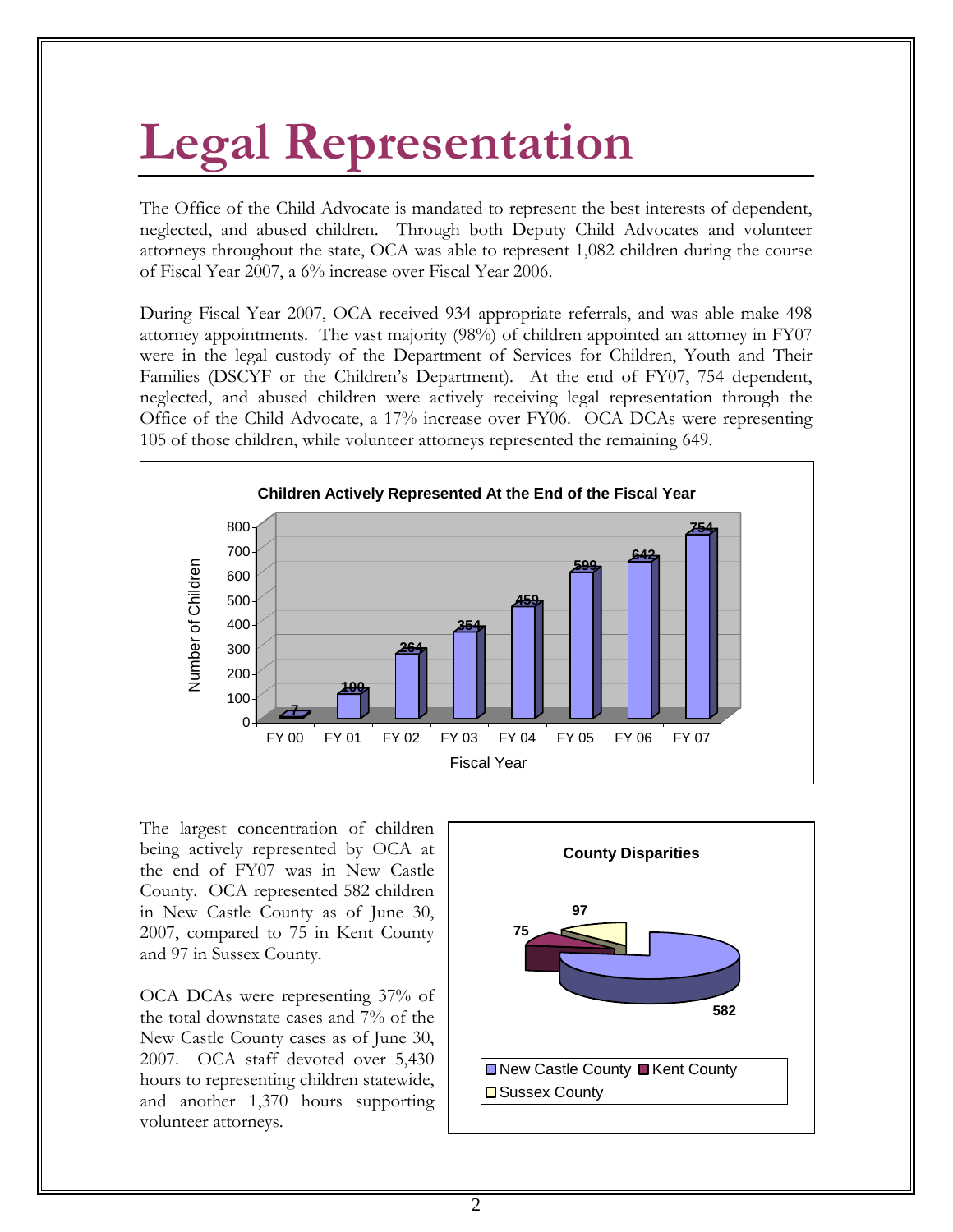Of the 754 children being actively represented at the end of FY07, 715 (95%) were in the legal custody of the Children's Department. Twenty-four children (3%) were the subject of dependency/neglect proceedings within the Family Court that did not directly involve DSCYF. OCA was also providing representation to 15 children (2%) who were the subject of parent custody disputes.



As of June 30, 2007, 1,160 children were in the legal care and custody of the Children's Department. OCA was providing legal representation to 715 of those children. The Court Appointed Special Advocate (CASA) Program was providing advocates for an additional 310 children. The remaining 135 children had no legal representation as of the end of FY07. The greatest number of children without legal representation was in Sussex County and the next largest concentration of unrepresented children was in Kent County. This illustrates the dire need for more resources in the lower 2 counties.

| <b>County</b>               | <b>OCA</b> | % OCA<br><b>Represents by</b><br><b>County/Total</b> | <b>CASA</b> | % CASA<br>Represents by<br><b>County/Total</b> | <b>Unrepresented</b> | % Unrepresented<br>by County/Total | Total # of<br>Children by<br><b>County/Total</b> |
|-----------------------------|------------|------------------------------------------------------|-------------|------------------------------------------------|----------------------|------------------------------------|--------------------------------------------------|
| Kent                        | 62         | 29%                                                  | 107         | 50%                                            | 45                   | 21%                                | 214                                              |
| <b>New</b><br><b>Castle</b> | 565        | 77%                                                  | 143         | 19%                                            | 26                   | 4%                                 | 734                                              |
| <b>Sussex</b>               | 88         | 42%                                                  | 60          | 28%                                            | 64                   | 30%                                | 212                                              |
| <b>TOTALS</b>               | 715        | 62%                                                  | 310         | 27%                                            | 135                  | 12%                                | 1160                                             |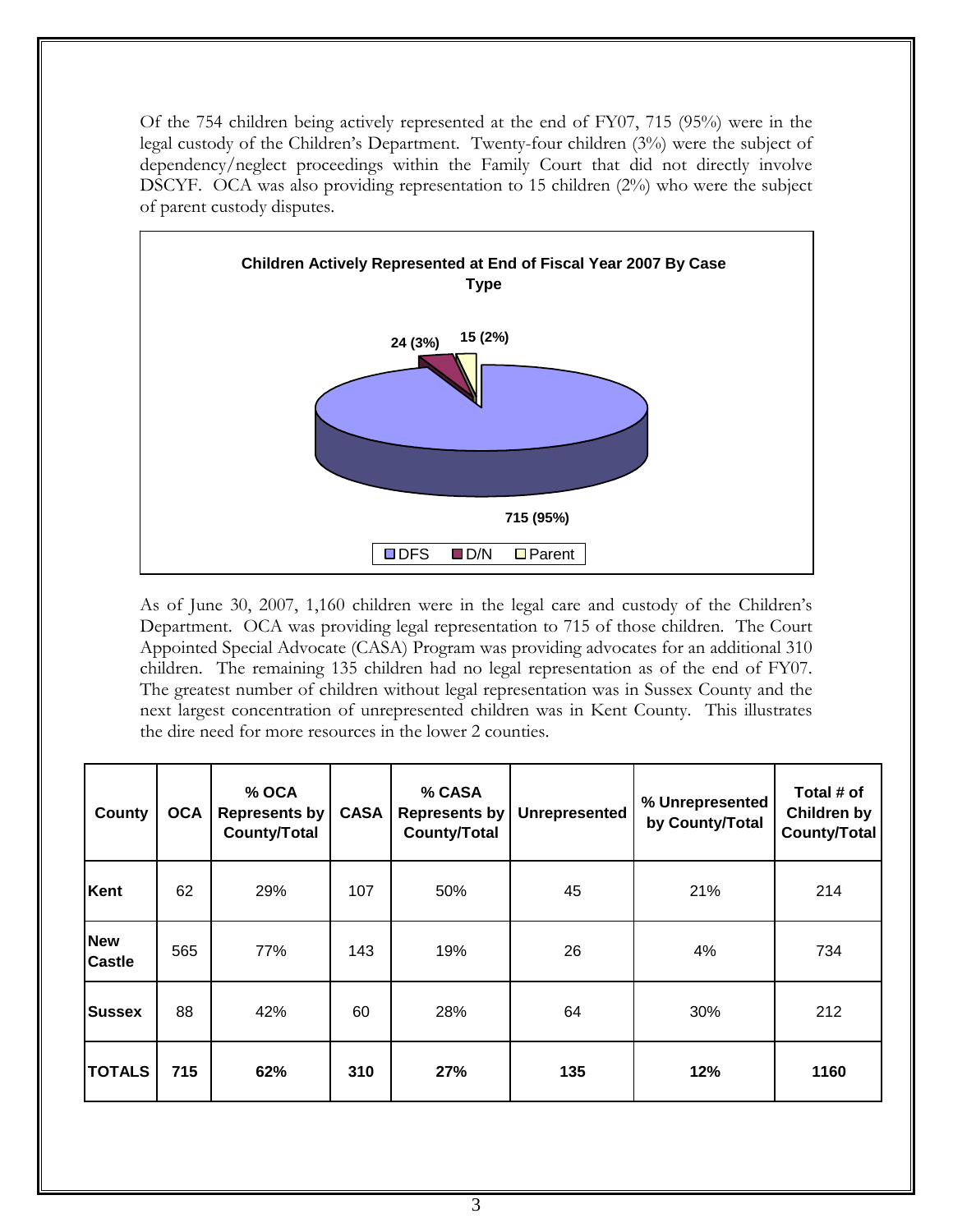At the end of Fiscal Year 2007, there were 515 children referred to OCA who were not assigned OCA legal representation. This number includes 129 cases that were still pending disposition by OCA as of June 30, 2007, and 20 cases that were placed on OCA's waiting list. OCA closed the remaining 366 cases for the following reasons – 135 children received representation through the CASA program, 34 cases were closed due to low resources, and 197 referrals had no pending litigation, were resolved in court during the OCA disposition phase, or, upon further review, had no apparent dependency, neglect, or abuse issues.

During FY07, OCA closed 392 cases to which an attorney guardian *ad litem*  had been assigned. Seven of the cases that were closed concerned children who were assigned a Frazer attorney to represent their wishes to the Family Court. At the end of FY07, OCA stopped tracking the appointment of Frazer attorneys, and so these cases were administratively closed. OCA was involved in 15 cases that were the subject of parent custody disputes and 8 cases that were the subject of dependency/neglect matters that were resolved and closed during the Fiscal Year.

*OCA volunteer attorneys contributed over 9,320 hours to cases closed in FY07* 

The remaining 362 cases that were closed involved children in the legal custody of DSCYF. These cases were closed with a variety of outcomes. One hundred twenty-four children (34%) were reunified with their parents. Another 21 children (6%) were placed in the custody of relatives. Guardianship or permanent guardianship was granted for 41 children (11%), and 68 children (19%) were successfully adopted. Sixty-three children (17%) turned 18 years old and aged out of the foster care system. An additional 45 (13%) cases were closed for other various reasons.

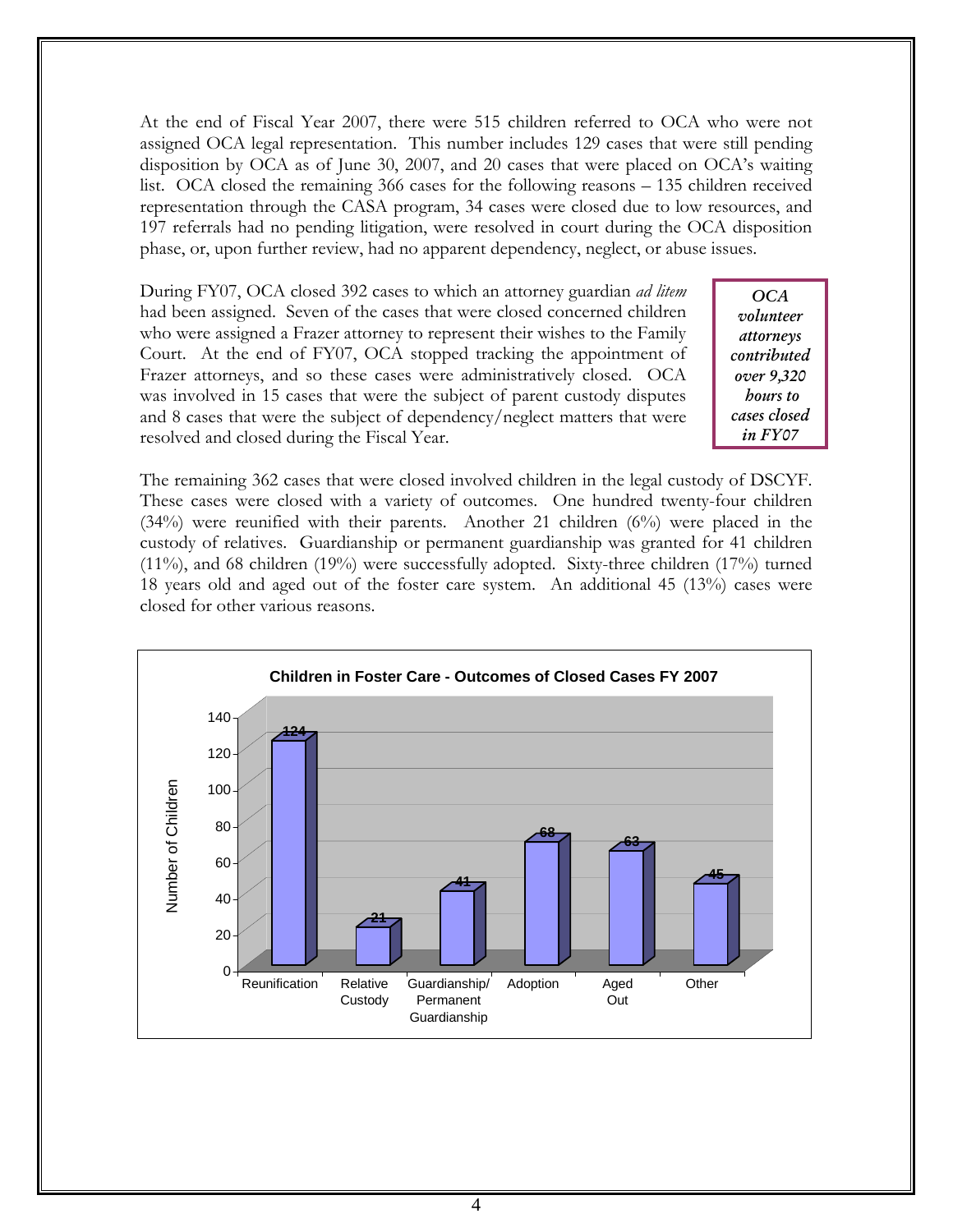### **Child Protection Accountability Commission**

The Office of the Child Advocate is mandated to staff the Child Protection Accountability Commission (CPAC), with the Child Advocate acting as Executive Director of CPAC to effectuate its purposes. 16 Del. C. § 912. In FY07, OCA staff spent nearly 900 hours fulfilling these statutory duties.

CPAC holds quarterly meetings to facilitate multidisciplinary dialogue among the various state agencies and other system stakeholders, as well as one legislative meeting each year to discuss child protection legislation. In these meetings, policy review, problem-identification, and decision-making occur. As staff to CPAC, OCA employees prepare for these meetings by reserving rooms, providing refreshments, gathering and disseminating statistics from member agencies, preparing documents for distribution at meetings, preparing the minutes from each meeting, securing technical assistance as needed, complying with the Freedom of Information Act (FOIA) regarding notice of public meetings, and other administrative duties as necessary. OCA also takes responsibility for drafting CPAC's Annual Report to the Governor each fiscal year.

Numerous subcommittees have been formed to manage and address the emerging issues, trends, and problems identified at CPAC meetings. CPAC's subcommittees meet between Commission meetings and throughout the year, as may be required. OCA staff chair, are members of, and support many of these subcommittees. In addition to contributing as members of these subcommittees, OCA is often responsible for the writing of reports and/or recommendations that result from subcommittee discussions. For example, in Fiscal Year 2007 CPAC released two near death reports, along with recommendations for system improvement, as a result of the work of the Near Death Subcommittee. OCA staff were tasked with drafting these reports and, upon approval from CPAC, distributing the reports to stakeholders throughout the state, including sending a press release to the media. OCA employees also drafted the Caseloads/Workloads report and the resulting legislation that were products of the Caseloads/Workloads Subcommittee.

OCA also supports CPAC in its training endeavors. During FY07, OCA was an integral part of the Child Abuse and Neglect 101 training, a product of the CPAC Training Subcommittee intended to address a previously unmet need for basic child abuse and neglect training in the community. OCA staff also worked with the Training Subcommittee on developing a comprehensive, user-friendly website in order to improve and publicize various training programs statewide. CPAC hopes to have such a website up and running in the near future.

As it is CPAC's responsibility to recommend and advocate for legislative changes to better serve and protect children, a good deal of legislative work falls to OCA as well. OCA employees, law clerks, and interns spent countless hours in FY07 monitoring all proposed legislation in the state for any potential impact on the well-being of children, conducting research to inform legislative initiatives, drafting bills, communicating with elected officials and legislators, and traveling to hearings and meetings to actively advocate for CPAC's legislative agenda.

Many of the activities in which OCA was involved as staff to CPAC are described in greater detail in other sections of this report, as well as in the Fiscal Year 2007 CPAC Annual Report.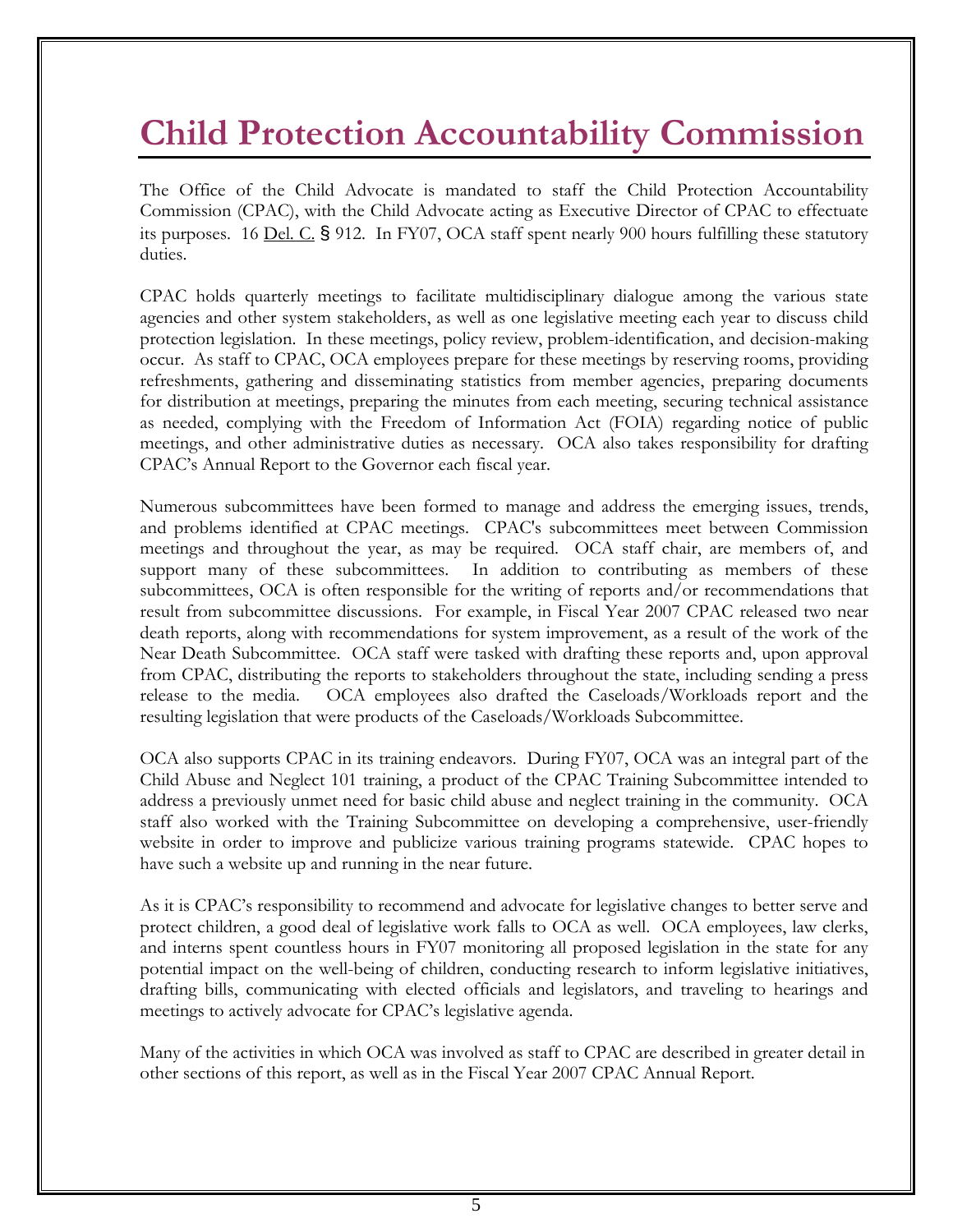# **Training and Education**

#### **Pro Bono Recruitment and Training**

The Office of the Child Advocate recruited and trained 69 new volunteer attorneys during 12 training sessions in FY07. The OCA "Nuts and Bolts" trainings are two hours in length and cover such topics as the child protection system, the court, litigation, and discovery processes, the duties of a GAL, and ethical issues relating to the representation of children.

*In FY 07, 74 volunteer attorneys took their first OCA case* 

OCA conducts its volunteer attorney trainings in different law firms throughout the community. In an effort to connect with more attorneys, OCA reached out to new firms who had not previously hosted OCA trainings. These firms were Tybout Redfearn & Pell, Potter Anderson & Corroon LLP, and Connolly Bove Lodge & Hutz LLP. The firms greeted these efforts with enthusiasm and OCA looks forward to a continued relationship with them and the many other firms that have steadfastly supported OCA and its training efforts throughout the years. Womble Carlyle Sandridge & Rice, PLLC and Bifferato Gentilotti LLC also reached out to OCA and offered to host trainings; these firms are expected to host sessions in FY08.

In FY07, the following law firms graciously hosted OCA trainings:

Connolly Bove Lodge & Hutz LLP Fox Rothschild LLP Morris James LLP Morris Nichols Arsht & Tunnell LLP Potter Anderson & Corroon LLP Richards, Layton & Finger, P.A. Tybout Redfearn & Pell Young Conaway Stargatt & Taylor LLP

In another effort to reach out to as many eligible volunteer attorneys as possible, OCA explored the possibility of utilizing in-house corporate counsel from some of Delaware's large companies. Pursuant to Supreme Court Rule 55.1, attorneys who are admitted to practice law in states other than Delaware may be admitted to the limited practice of law in Delaware if they are employed by a company in the state. Under this Rule, they are also allowed to participate in legal *pro bono* services. As such, OCA sent a recruitment letter to all of the attorneys who fall under Rule 55.1 inviting them to provide *pro bono* service to children through OCA. This effort was the result of requests to OCA from several attorneys wanting to volunteer but who were not admitted to the Delaware Bar. OCA recognized the opportunity to draw from a larger pool of resources, and has successfully recruited several Rule 55.1 attorneys.

> *During FY07, 414 volunteer attorneys actively represented children through OCA*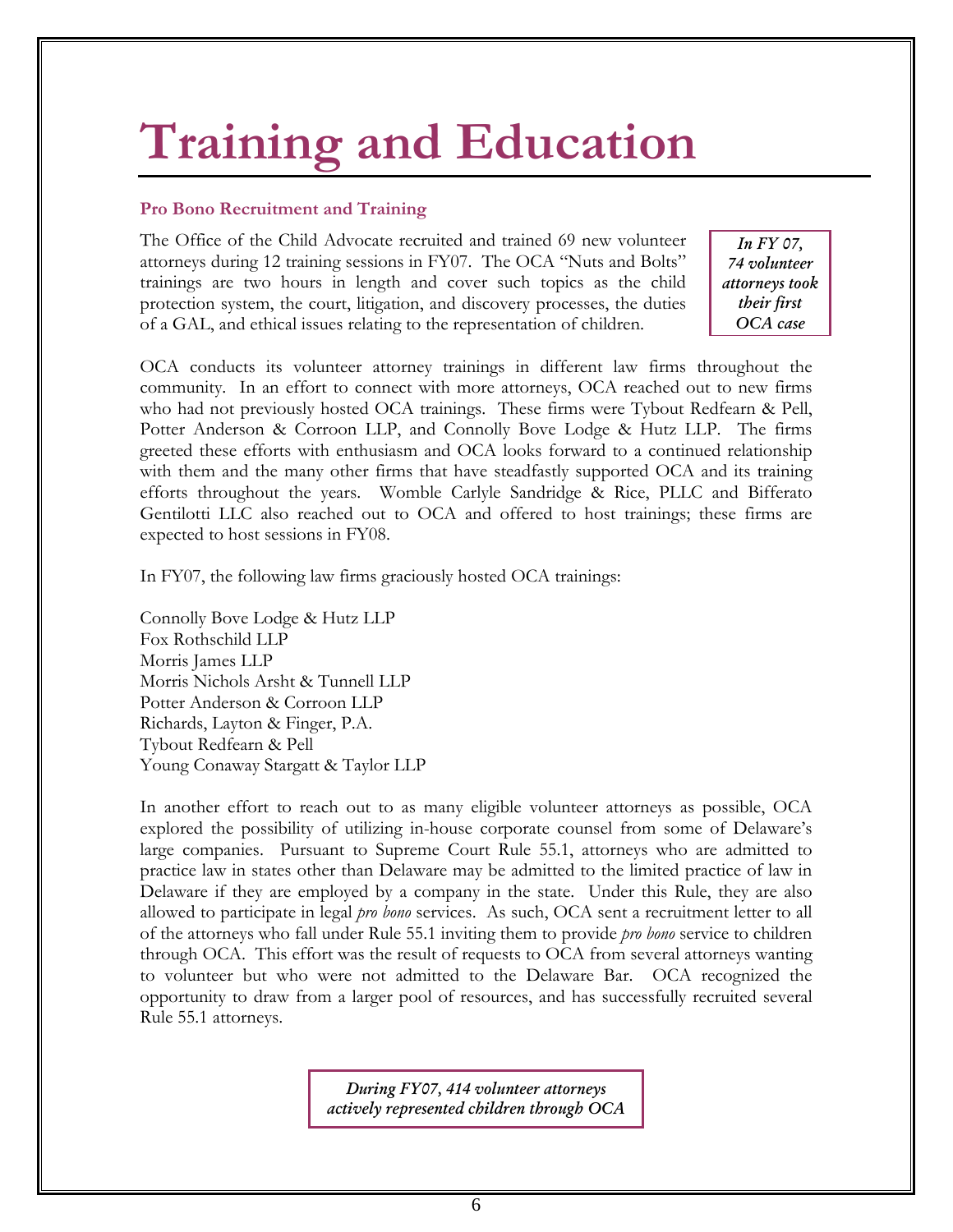#### **Pro Bono Retention and Recognition**

In FY07, 42 attorneys reached the milestone of volunteering for OCA for five years. In all, OCA has had 68 attorneys who have volunteered for five years or more. OCA finds the retention of volunteers very important, because these volunteers are experienced at handling OCA cases and can often take on more difficult cases or multiple cases at a time. With the increasing number of children in foster care in Delaware, the support of these long-time volunteers has proven invaluable. The Office is very fortunate to have such dedicated volunteers who understand the importance of the role of the GAL. As one volunteer attorney explained, "these kids are our future. Kids in the foster care system have so many strikes against them and they need a sense of empowerment and belonging… children's voices are not heard. It is important for the Court to know who they are making decisions about."

To show our gratitude, OCA provided each attorney reaching the five year milestone with an engraved memento commemorating their service to children, and their names were added to the 5 Years of Pro Bono Service plaque, proudly displayed in the Wilmington office. Many of the attorneys were also featured in spotlight articles on OCA's website, so that others may be aware of the great work provided by these professionals.

The attorneys who commemorated five years of service to Delaware's children in FY07 were:

Roger Akin, Esquire Daniel Astin, Esquire Robert Beste, Esquire William Chipman, Esquire John Conly, Esquire Edward Curley, Esquire James Dalle Pazze, Esquire Bart Dalton, Esquire Edward Eaton, Esquire Elwood Eveland, Esquire Sherry Fallon, Esquire Edward Fornias, Esquire James Freebery, Esquire Patricia Gallagher, Esquire Kathleen Geiger, Esquire Paul Golian, Esquire Joseph Green, Esquire Mark Gundersen, Esquire Kathleen Hadley, Esquire Patricia Hannigan, Esquire Jeanne Hanson, Esquire

Tom Hodukavich, Esquire Richard I.G. Jones, Jr., Esquire Felice Kerr, Esquire Kimberly Lawson, Esquire Erin Mariani, Esquire Bruce McNew, Esquire Ellen Meyer, Esquire Paulette Sullivan Moore, Esquire Frank Nardo, Esquire Maryellen Noreika, Esquire Kevin O'Brien, Esquire Thomas Preston, Esquire Jennifer Ranji, Esquire Dave Ripsom, Esquire Helena Rychlicki, Esquire Yvonne Takvorian Saville, Esquire Pamela Scott, Esquire Mike Teichman, Esquire David Teklits, Esquire Michael Weidinger, Esquire Natalie Wolf, Esquire

Spotlights on many of these attorneys can be found on OCA's website at: http://courts.delaware.gov/childadvocate/html/spotlight/probonospotlight.htm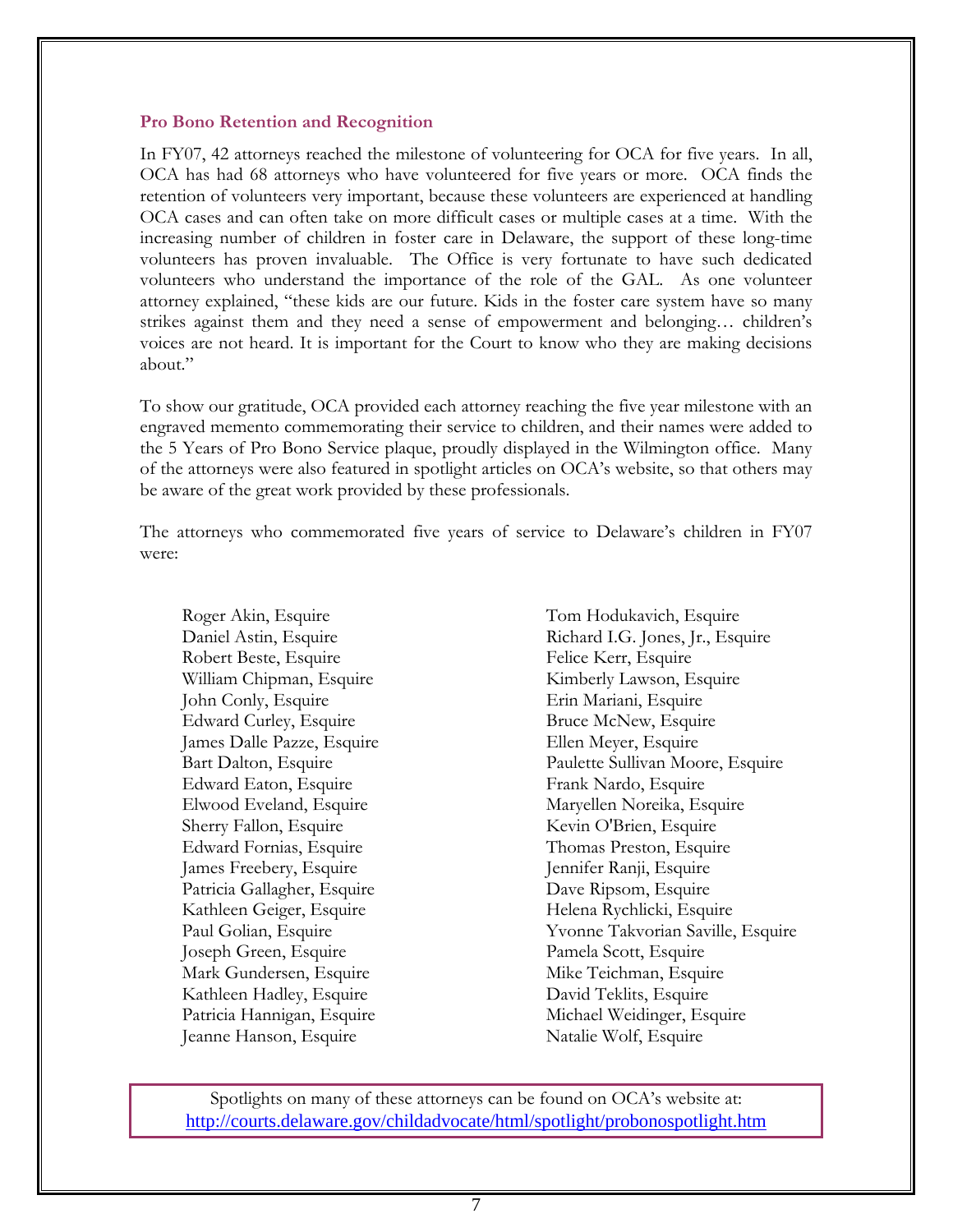#### **Community Outreach and Education**

Pursuant to 29 <u>Del. C.</u> § 9005A(9), OCA is mandated to provide and participate in training for the child protection community. In furtherance of its mandate, OCA staff spent over 80 hours on public awareness activities and took active roles in the following training and education events:

#### **CAN 101**

In the spring of 2006, the Child Protection Accountability Commission's Training Subcommittee, in line with its mission to ensure annual, comprehensive, multidisciplinary training on child abuse and/or neglect, identified the need for basic child abuse and neglect (CAN) training. A CAN 101 subgroup was formed to develop workshop-type training for both DSCYF staff and the community, and in 2007 OCA staff took part in the state's first CAN 101 training.

*One participant felt that the most valuable part of the CAN 101 workshop was "learning about the history and statistics of child abuse as well as gaining a better understanding of the various agencies involved and their roles."* 

The curriculum included definitions of child abuse and neglect and other associated terminology, along with common legal issues encountered in the child welfare system. During the two day training, participants had the opportunity to listen to lecture material, but also to interact with panel members from every aspect of the child welfare system in addition to following a child's case through the process.

The target audience for CAN 101 included DSCYF staff, police officers, attorney GALs, CASAs, school personnel, nonprofit organizations, the domestic violence community, the faith community, the advocacy community, the medical community, Deputy Attorneys General (DAG), the Department of Justice (DOJ), service providers, the family law section of the Delaware bar, and child care providers. Prevent Child Abuse Delaware took the lead in organizing the training.

OCA had the pleasure of collaborating on the development of CAN 101, and Allison McDowell participated as a panel member. Lorin Hurst and Angela Fowler represented OCA as legal presenters in the first two sessions of this multidisciplinary training. OCA was also able to secure Continuing Legal Education credits for its volunteers and other attorneys who attended the training.

In FY07, this two day training event was held in New Castle County and in Kent County. A Sussex County training was scheduled for September 2007.

> *"I learned what the different agencies do and how the court system works together with families. Sometimes we don't think the system has the best interest of the child at heart, but I learned today that they do and they focus a lot on the welfare of the child."* **– CAN 101 Participant**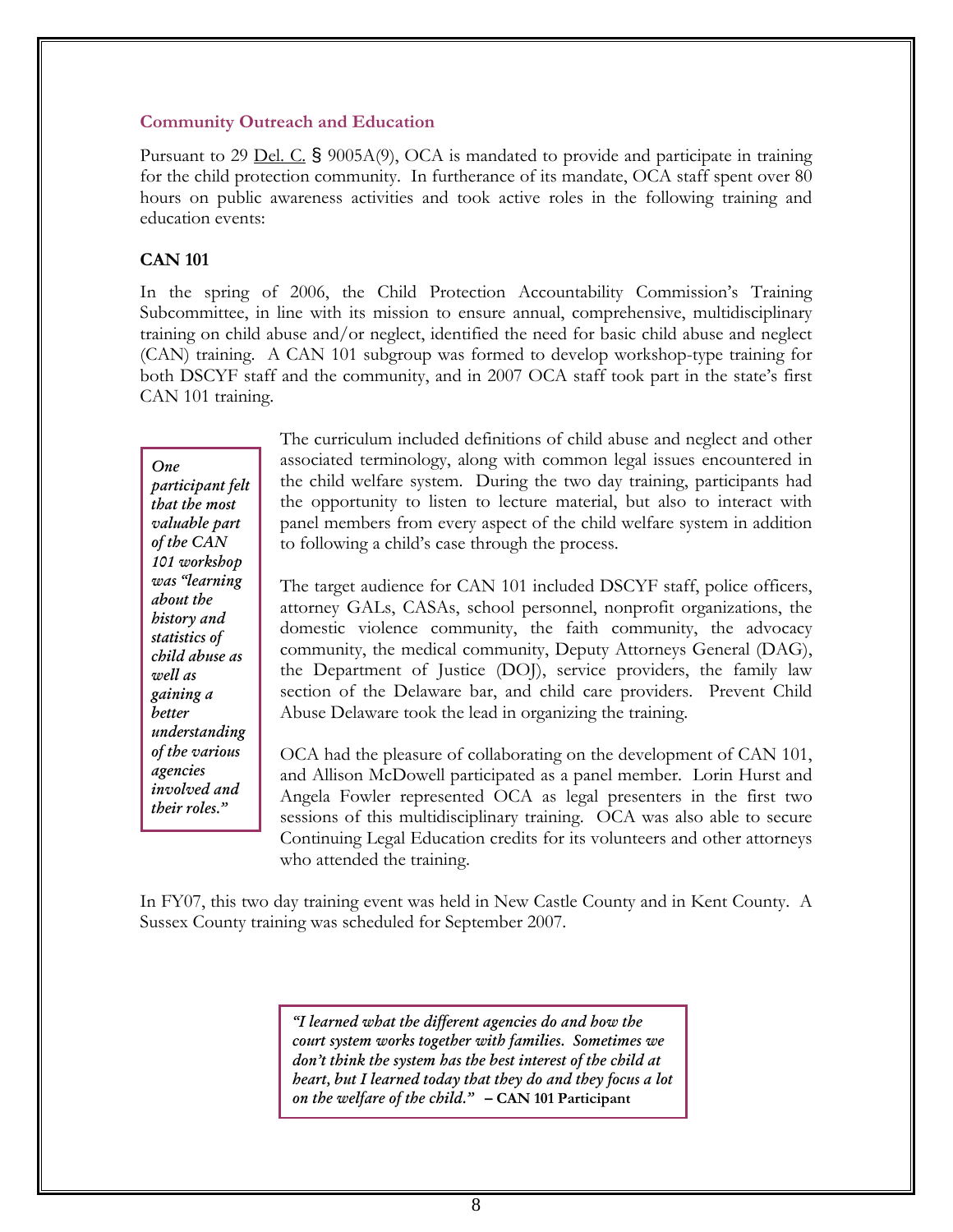#### **Bench and Bar**

On June 6, 2007, OCA participated in community outreach at the annual Delaware State Bar Association's Bench and Bar Conference. OCA enjoys this event every year as it gives our staff the opportunity to make contact with many of our over 400 volunteers, as well as to recruit new ones, and to educate the legal community about OCA.

This year, for those inquiring about our office or visiting OCA's information table, we offered a raffle for a free family portrait taken by a local professional photographer. OCA hopes to continue offering opportunities like this so we can get to know those with whom we come in contact and continue to recruit quality volunteer attorneys for children in the foster care system.

#### **Other Community Outreach**

OCA staff also gave presentations on the work of OCA, the need for volunteers, and how OCA fits into the child protection system at various events throughout the state, including DFS new worker training, the Family Court's child welfare conference, the Kent County Bar Association's April 2007 meeting, the Delaware Supreme Court Pre-Admission Conference, Children's Choice foster parent training, the Joint Finance Committee's hearing for the Children's Department, and a presentation at the law firm of Connolly Bove Lodge & Hutz LLP.



OCA's display table with information for a community outreach event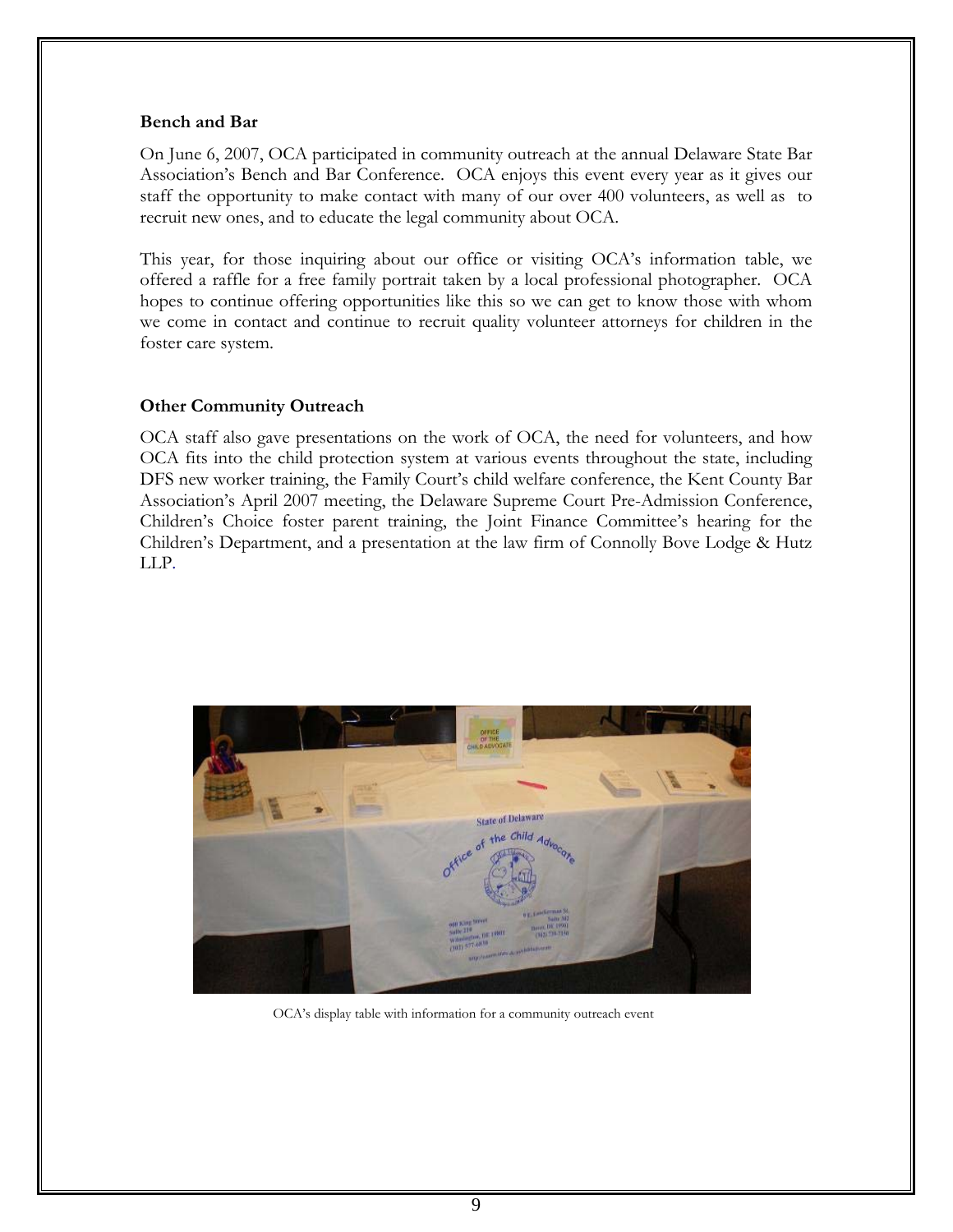#### **OCA Professional Development**

#### **OCA Travels to Harvard Law School for Conference**

In April of 2007, several OCA staff persons traveled to Harvard Law School in Cambridge, MA, to attend the American Bar Association's Center on Children and the Law Conference – Promoting Children's Interests: Preparation, Practice and Policy Reform. The conference opened by challenging the audience on how to prepare the next generation of child advocates. Throughout the three day conference, OCA staff attended workshops and plenary sessions on building law school child law programs, early childhood development, the Adoption and Safe Families Act, runaway youth, intensive early



MC Landis, Angela Fowler, Allison McDowell, Tania Culley, and Heather Williams traveled to Boston in April for a conference on Children and the Law

home visitation programs, protecting the financial assets of foster children, addressing adolescent well-being, youth aging out of foster care, concurrent planning, educational needs of children in foster care, permanency barriers, information sharing, and many other topics. A general theme of the conference was the need to more directly involve children in the court processes, from regular court attendance to assuring legal representation of children and their wishes. The conference was engaging, informative, and packed with innovative ideas for improving the child welfare and legal systems. In addition to their newfound knowledge, OCA staff also had the benefit of spending quality time together outside the office confines, creating new energy and a renewed sense of commitment to implementing change in Delaware.

#### **Chapin Hall**

In October of 2006, experts and interested conference attendees from across the country, including Angela Fowler of the Office of the Child Advocate and Martha Gregor of the Division of Child Mental Health Services (CMH), met at the University of Chicago's Chapin Hall to discuss ideas and trends relating to youth transitioning from foster care to adulthood. Multi-state data collected over the last several years was presented describing the issues faced by these young people in transition including homelessness, poverty, failure to complete high school or higher education, pregnancy, unemployment, and a host of other collateral issues. The benefits of state models wherein youth who turn 18 in foster care have the option of remaining involved with the foster care system were explored and discussed. State independent living programs and national efforts to reform such programs were also a large part of the seminar, with various states describing their efforts to better tailor services to meet the concrete needs of this population. OCA has used the information Angela obtained at this conference in various Independent Living and Alternative Planned Permanent Living Arrangement (APPLA) initiatives throughout the state.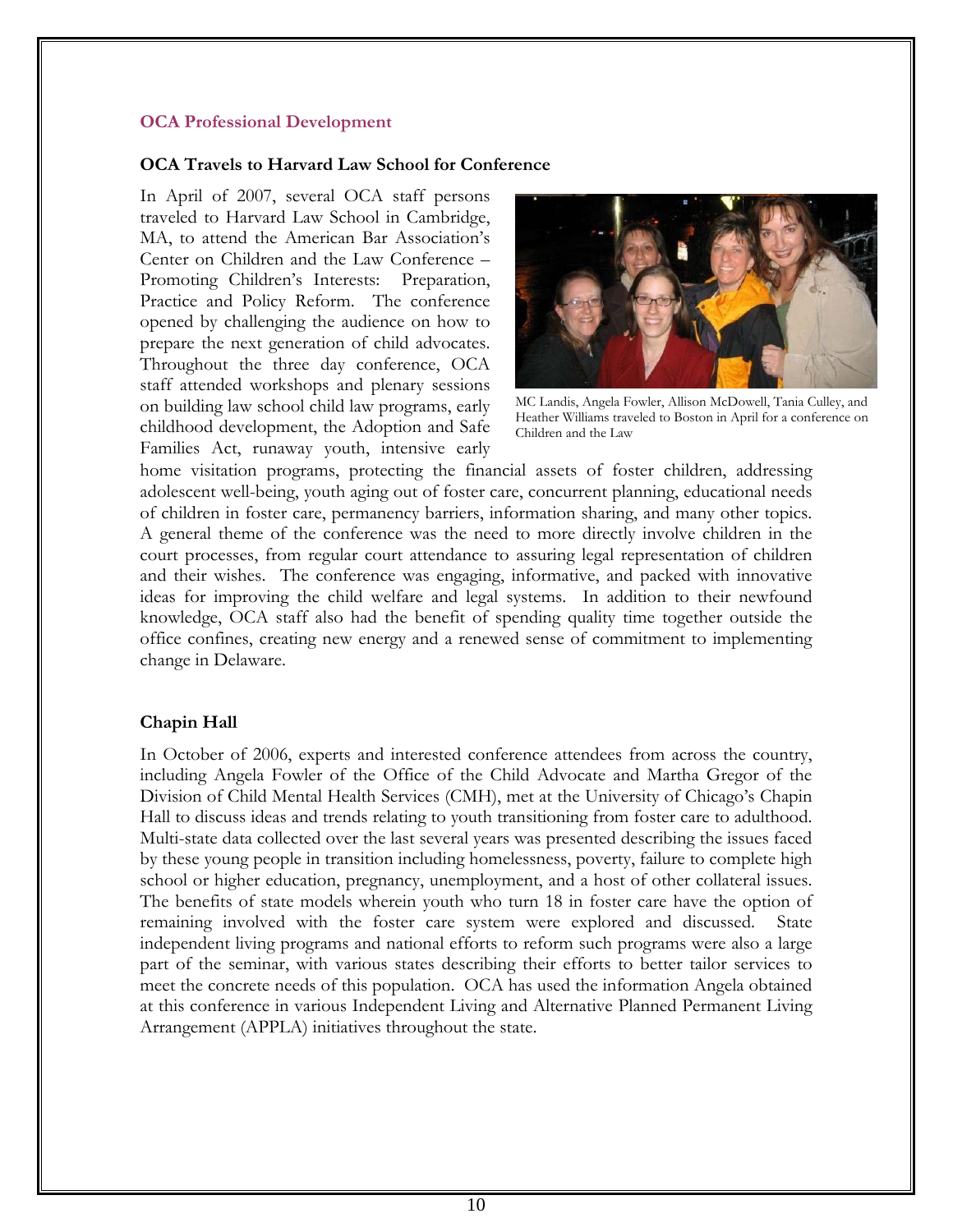In addition to these conferences, OCA staff attended numerous trainings and seminars throughout the year to further their knowledge of the child protection field and the legal representation of children. Between the conferences and other training opportunities, OCA staff spent more than 580 hours on professional development. Among the other trainings attended by OCA employees were:

- Finding Words training on the forensic interviewing of children alleging abuse;
- Finding a Fit to Last a Lifetime, where participants learned the skills to find the right families for children waiting for permanent homes and to prepare children and families for adoption;
- Governor's Summit on Early Childhood Education, the focus of which was on how partners could grow both public and political will to make families, early care and education programs, communities, and schools "ready," thereby cultivating children who are prepared to learn;
- Joining Forces for Delaware's Children: A State Leadership Summit on the Protection of Children, which focused on collaboration among the Courts, DFS, CMH, and the juvenile justice system;
- University of Delaware's Women's Leadership Development Program;
- Delaware State Bar Association's Rules of the Jungle: Effects of Stress on the Legal Profession seminar; and
- An in-house permanency training on the DFS permanency process, concurrent planning, recruitment, and adoption subsidy/assistance, presented to the rest of the staff by Allison McDowell.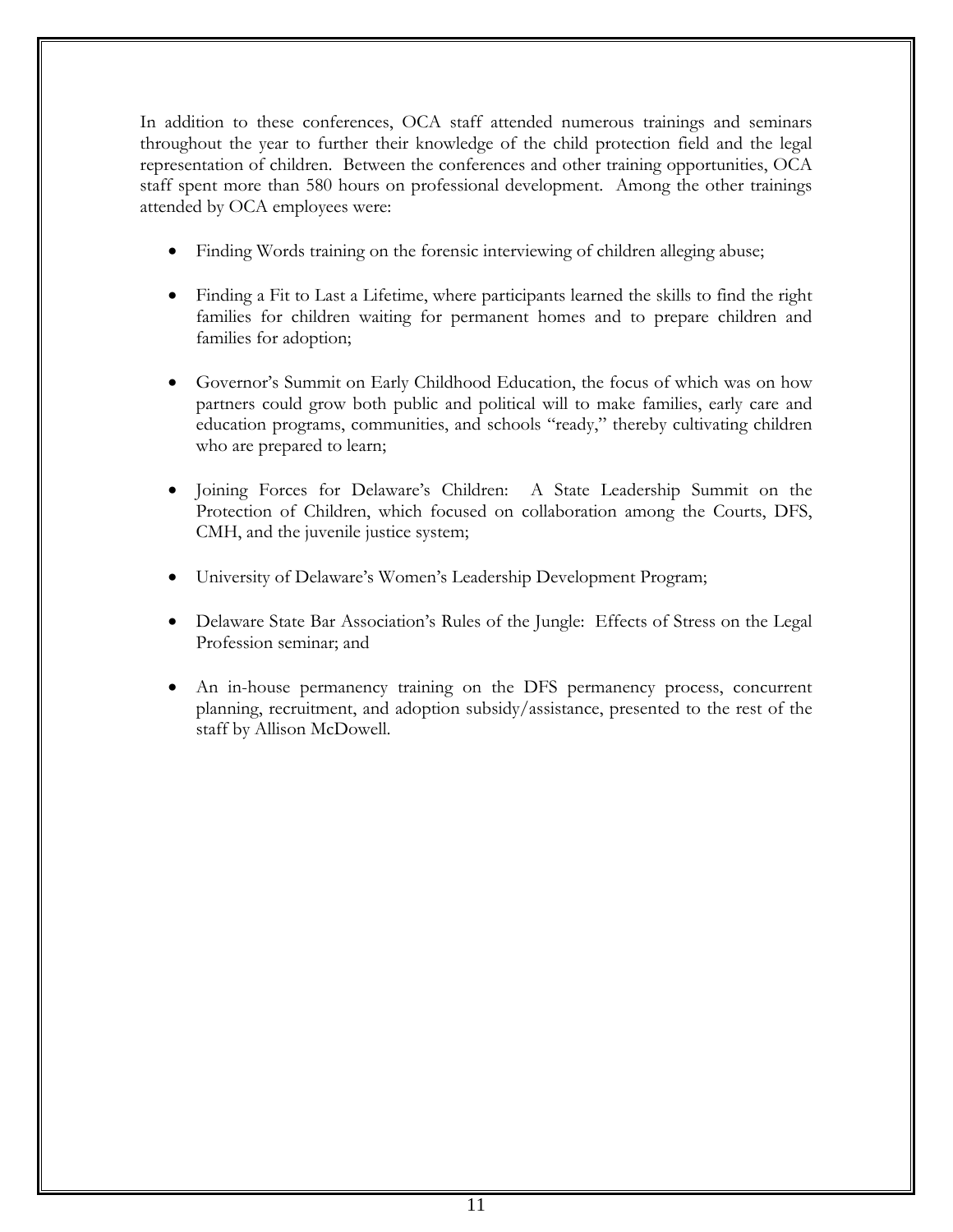#### **Students Helping Children**

As a small state agency with limited funding and big aspirations, OCA relies heavily on volunteers to help carry out the Office's important mission. In addition to the volunteer attorneys who represent children in Family Court, OCA is fortunate to have had a steady stream of intelligent, hard-working, committed interns and law clerks from a variety of disciplines and schools. These students come to OCA eager to help Delaware's abused and neglected children and to learn about Delaware's child protection system. One law clerk stated that she was attracted to the Office because of "the unique balance of direct representation and focus on system reform."

OCA interns and law clerks handled a variety of tasks. They covered Preliminary Protective Hearings each week to assist the *pro bono* attorneys who were unable to attend and to assist the Pro Bono Coordinator in making appropriate assignments, in addition to obtaining numerous court records for cases in which OCA was active and those OCA was reviewing. The interns also compiled timelines, creating succinct pictures of cases enabling those involved to more adeptly grasp the facts of the cases. OCA's interns and law clerks researched a variety of child welfare topics, including privatization of child welfare services, use of the Social Security benefits of children in foster care, other states' statutes and practices regarding legal representation of children, and summer activities available to children in foster care in Kent and Sussex Counties. They also observed OCA staff in multidisciplinary meetings, and some were given the opportunity to shadow Judges, DFS case workers, and other child protection system partners, to gain a more complete picture of Delaware's child welfare system. While these volunteer students contribute so much to OCA, they in turn receive fulfilling educational experiences. A law student who returned to the Office for two clerkships asserted that she did so because she "loved the challenging, interesting, and worthwhile work" she did at OCA.

OCA reaches out to students in a variety of ways. In FY07, Molly Dunson attended the University of Delaware's Volunteer Fair to recruit potential interns. Molly, a graduate of the University of Delaware, also reached out to a former professor in the Individual and Family Studies (IFST) Department to become a participating agency in the IFST program's internship requirement. OCA's Deputy Child Advocates recruited for law clerks at Villanova University School of Law, Temple University School of Law, and Widener University School of Law. They also participated in the Public Interest/Public Service Career Fair at Temple University in Center City Philadelphia. The Fair brings together students from a variety of area law schools who are interested in careers in public service. Additionally, a number of students from law schools and universities throughout the country discovered OCA on their own and applied for internships and clerkships.

In FY07, interns and law clerks contributed approximately 2,500 hours to the day to day activities of the office, the multidisciplinary projects in which OCA is involved, and the children and families involved with Delaware's child protection system.

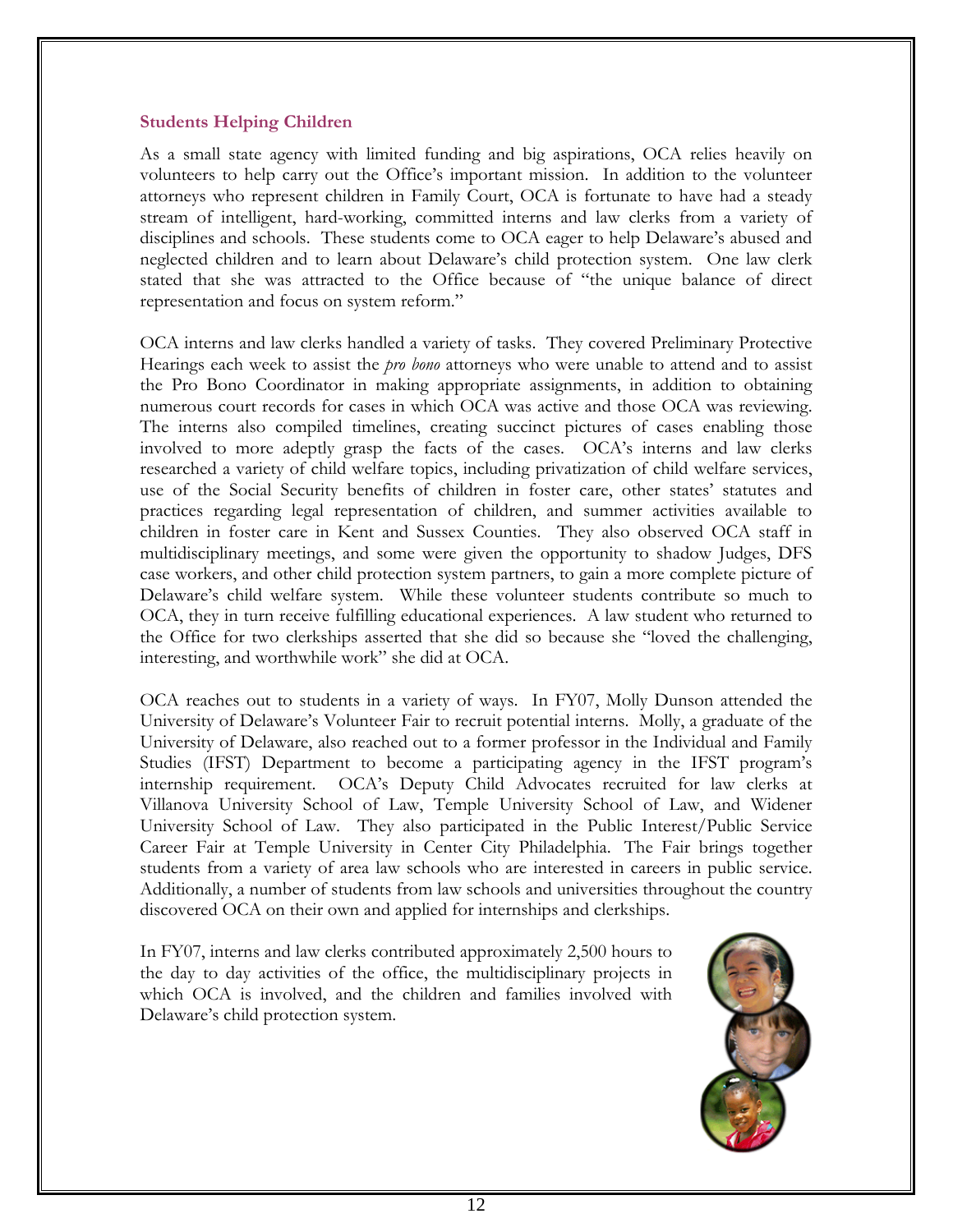# **Legislative Advocacy**

In compliance with its statutory duties, OCA both drafts legislation and advocates for its passage. Legislative initiatives come from the individual representation of child clients, the Child Protection Accountability Commission, various child protection committees, and discussions with child protection partners. Often, OCA is the agency that drafts the legislation and assists in getting the bills introduced and passed. In FY07, OCA was involved with the following legislative advocacy.

#### **OCA Legislative Initiatives**

Fiscal Year 2007 was a productive one regarding legislative initiatives on behalf of children. The Office of the Child Advocate drafted and presented for consideration to Senator Blevins what would eventually become Senate Bill 133, which provides for a presumption against custody and unsupervised visitation of children for Tier II and III sex offenders. In order to overcome the presumption, certain findings must be made by the Court. It also increases protections for children from perpetrators of domestic violence that have caused the death or near death of a child. Representative Hudson joined Senator Blevins as prime sponsor in the House, and they were later joined by numerous other legislators in support of the bill, which was passed by the General Assembly, closing an inadvertent gap in the code and increasing protections for children.

#### **CPAC Legislative Initiatives**

OCA, as staff for the Child Protection Accountability Commission, also assisted in pursuing CPAC's legislative agenda. OCA was instrumental in ensuring the passage of Senate Bill 113 with Senate Amendment 1, reducing the caseloads of DFS investigation workers from 14 to 11. Another CPAC bill, House Bill 266, was also passed, standardizing the definitions of child abuse, dependency, and neglect.

Still pending for resolution in Fiscal Year 2008 are Senate Bill 103, extending the jurisdiction of Family Court for children aging out of foster care, and Senate Bill 171, updating the law regarding mixing of dependent and delinquent children.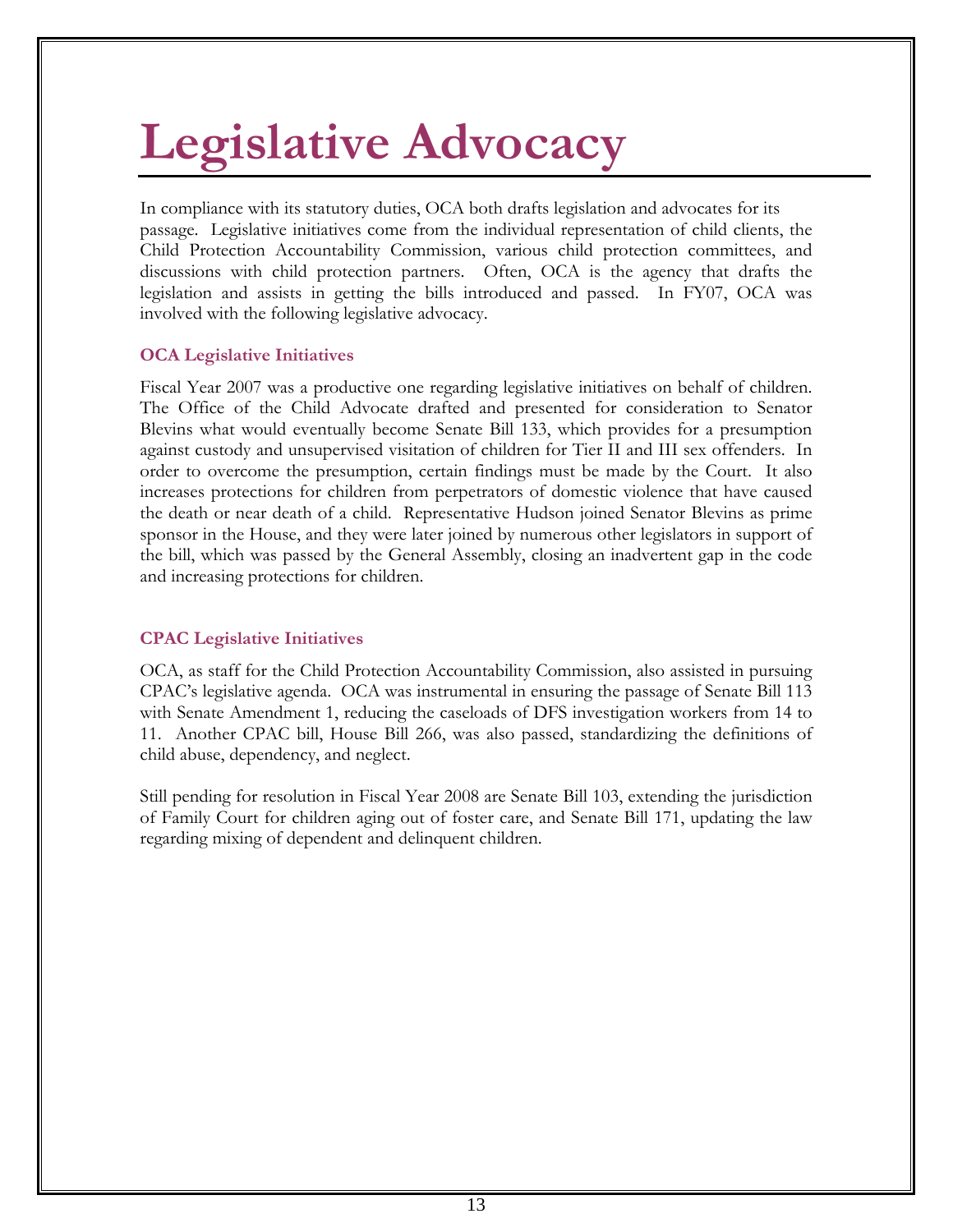# **Policy and Procedures**

OCA is mandated, pursuant to 29 <u>Del. C.</u> § 9005A(2), to periodically review and revise all relevant child welfare policies and procedures with a view toward expanding the rights of children. The Office of the Child Advocate is also to recommend changes in procedures for investigating and overseeing the welfare of children. 29 Del. C.  $\S$  9005A(4). In FY07, OCA spent over 175 hours on its involvement with the following efforts involving child protection policy and procedure.

#### **Child Protection Policy Concerns Database**

With the help of OCA interns, the Office was able to get its Child Protection Policy Concerns Database up and running in FY07. This database is designed to track cases of child abuse and neglect with policy concerns, so that patterns of concern can be distinguished and addressed. The framework for the Policy Database was OCA's "Compilation of Delaware's Child Protection Issues and Recommendations from Child Abuse/Neglect Death and Near Death Case Reviews," a document that lists every public recommendation that was derived from a child death or near death due to abuse and/or neglect, from March 17, 1997 to May 5, 2006. OCA interns entered data from almost 200 child abuse/neglect cases with documented policy concerns into the new database, which OCA will use to identify patterns in child protection practice and provide documentation to support those positions for which it advocates.

#### **OCA/CASA Database**

During FY06, DFS, OCA and CASA worked diligently to build a comprehensive joint database (OCA/CASA Database) to track children in the legal custody of DFS in order to ascertain the number of children who continue to be unrepresented in DFS legal custody proceedings. In FY07, the OCA/CASA database became fully operational, allowing OCA to generate monthly statistics indicating the number of children in DFS legal custody, the number and percentage that are represented by either OCA or CASA, the number and percentage that remain unrepresented, the breakdown by county, the average number of cases assigned to the Deputy Attorneys General and Family Court Judges, and the number of children with an Educational Surrogate Parent (ESP). These statistics have enabled all partners to more fully understand their workloads and have given DFS, OCA and CASA the information needed to begin formulating strategies for ensuring all children receive legal representation. The three agencies met regularly throughout FY07 to assess the progress toward the attainment of legal representation for all children in state custody and to discuss ideas and policies that may help Delaware achieve that goal. The OCA/CASA Database is checked monthly against DFS records for quality assurance and to make sure no child in the system is missed.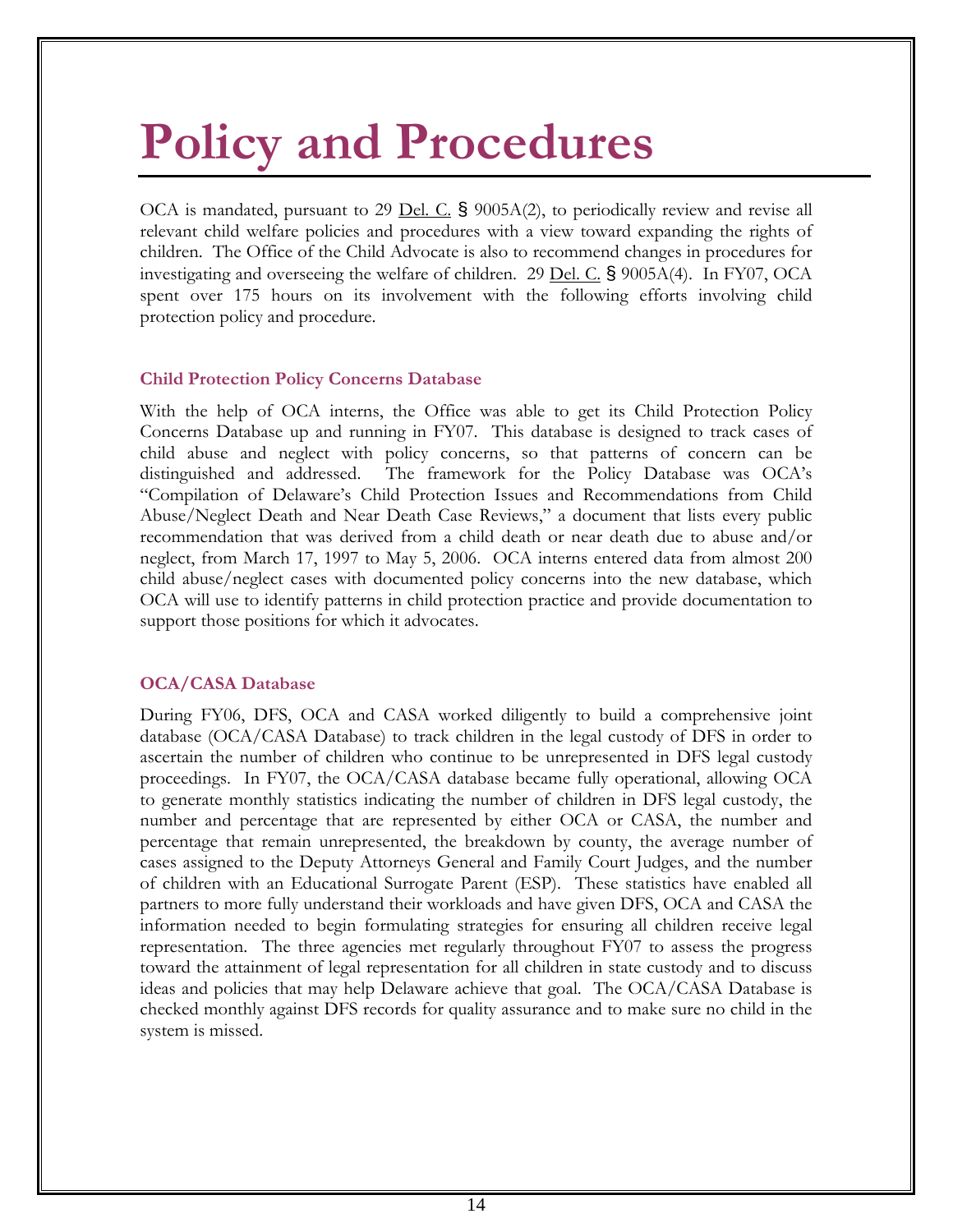#### **ASFA Timelines**

During the spring of 2007, OCA collaborated with Family Court to continue the assessment of ASFA compliance begun more than two years ago by partners throughout the state. Two OCA interns, working with Commissioner Jennifer Mayo, spent portions of their respective internships reviewing individual cases and entering data into Excel tracking sheets to assist the CPAC ASFA Timelines Subcommittee with its goal of gathering baseline data for all three counties. Due to the volume of cases in New Castle County, data collection was lagging far behind that of Kent and Sussex, but by the end of Fiscal Year 07, all New Castle County cases had been reviewed for the year 2003.

#### **First Star Report**

In April of 2007, First Star, a non-profit organization based in Washington D.C., released its National Report Card on Legal Representation for Children. After interviewing the OCA in December of 2006, and subsequently reviewing Delaware statutes on legal representation of children, Delaware was rated as receiving a grade of F with a score of 48. In particular, First Star took issue with the fact that Delaware does not mandate legal representation for all children in State custody, that children are not more able to direct their legal representation, that children are not considered full parties to the proceedings, and that children do not have a right to be at the Family Court proceedings concerning their welfare. The authors of the report were clear that the report card was based solely on statutes and did not consider State practice; however, the report did cause OCA to take a hard look at its statutes, and the Office is conducting research on other states and considering how to: (1) better incorporate Delaware practice into law; and (2) improve Delaware's statutes to entitle children in State custody to legal representation, allowing every child in foster care to have a voice in the court process.

#### **Child and Family Services Review**

OCA staff participated in Delaware's Federal Child and Family Services Review in the Spring of 2007. Child and Family Services Reviews (CFSR) are a Federal-State collaborative effort designed to help ensure that quality services are provided to children and families through state child welfare systems. The review identifies strengths and areas needing improvement in state programs and systems, focusing on outcomes for children and families in the areas of safety, permanency, and child and family well-being.

Findings from the Delaware CFSR were based on reviews of 65 cases across the three counties, a statewide self-assessment, the state data profile, and interviews or focus groups with stakeholders, including children, parents, foster parents, child welfare agency personnel, collaborating agency personnel, service providers, court personnel, and attorneys.

OCA participated in the CFSR both as a steering committee member and as a reviewer. Allison McDowell received training prior to the review and then spent the week of the review partnered with a Federal reviewer examining three cases for compliance with the federal outcome measures. Other OCA staff were interviewed as stakeholders and to discuss cases that were randomly selected for review. The review was intense and involved long days and late nights, but ultimately translated into a multidisciplinary, collaborative assessment of Delaware's child welfare system in which OCA was happy to have taken part.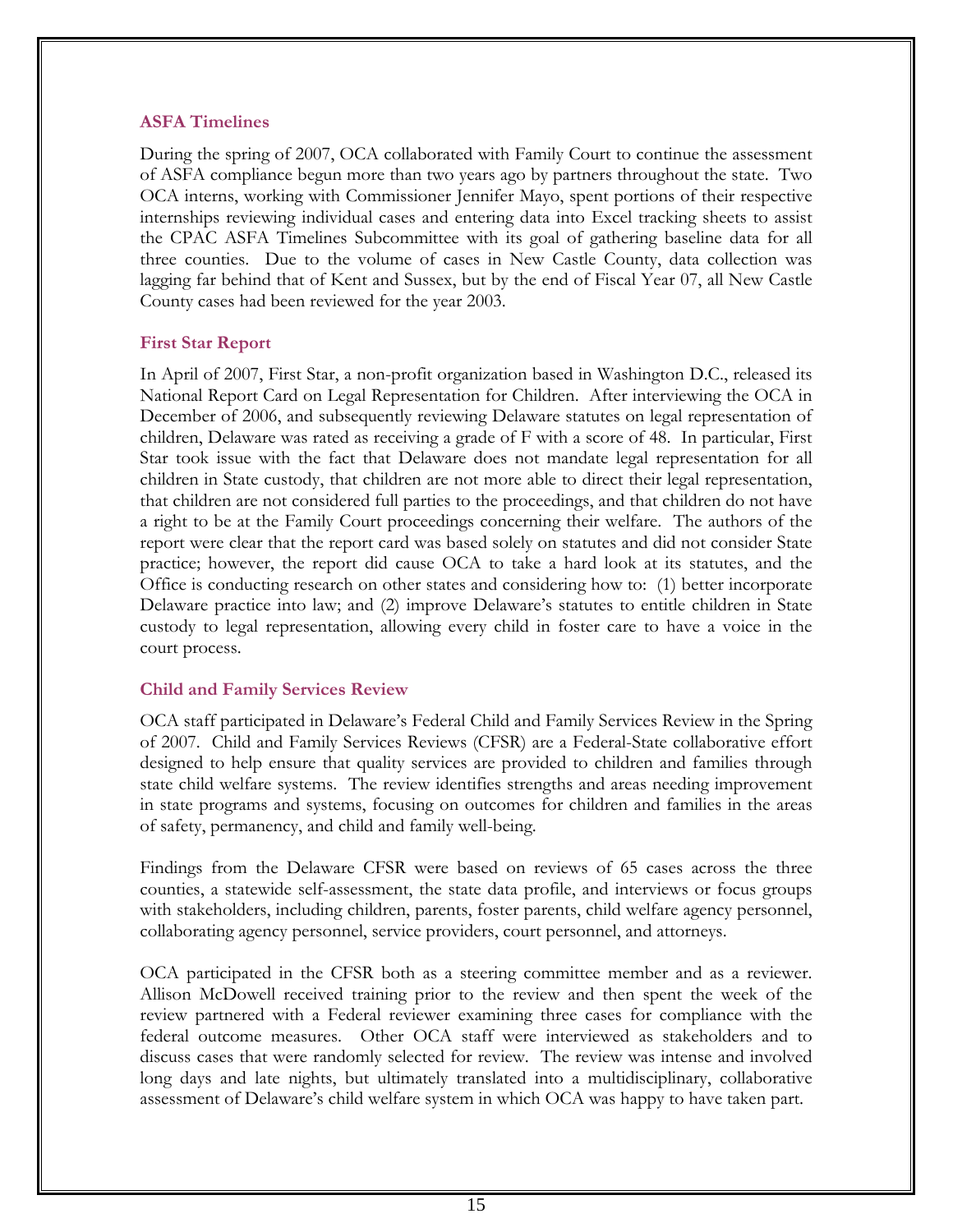#### **Interagency Collaboration**

In addition to these policy endeavors, OCA staff participated on the various committees, subcommittees, work groups, task forces, and councils of the following organizations:

Abuse Intervention Committee Alternative Education Taskforce Child and Family Services Review Steering Committee Child Death, Near Death, Still Birth Commission Child Protection Accountability Commission Children's Advocacy Center Court Improvement Project Delaware Children's Campaign Delaware Girls Initiative Delaware State Bar Association Division of Family Services Division of Family Services/Dover Police Department Joint Runaway Group Interagency Committee on Adoption Kent County Bar Association Sussex County Bar Association Terry Carey Inns of Court

OCA staff collaborate on these various entities with other agencies and partners of the child protection community in order to understand how the system is currently working, how to make the system better, and how to ensure the safety and the protection of the rights of children.

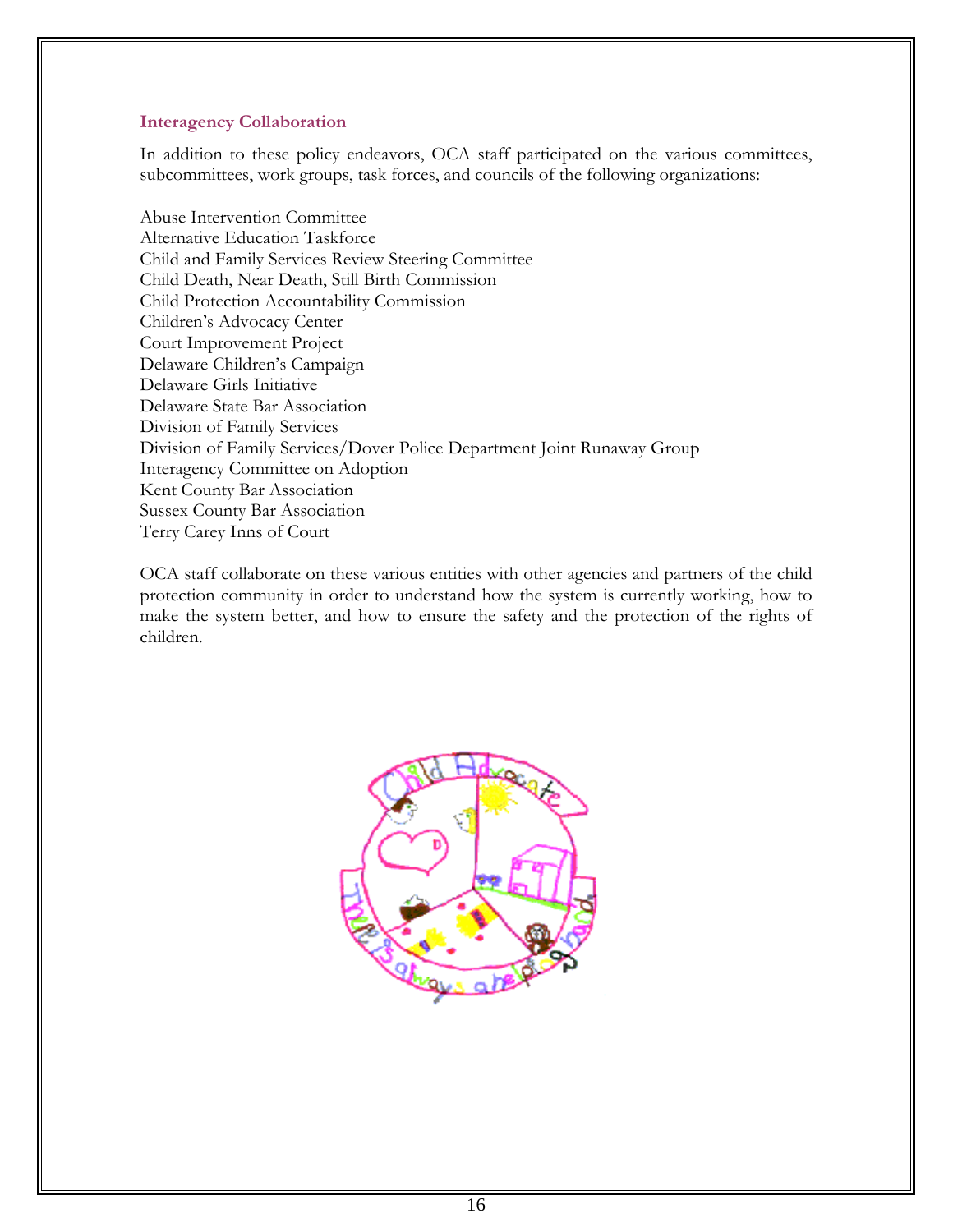# **Grants and Bequests**

#### **Holiday Donations Bring Cheer to OCA Clients**

Although the Office of the Child Advocate did not receive any grants in FY07, monetary and gift donations were made to the Office to benefit the children OCA serves. Primarily, such donations were made during the holiday season to provide gifts to OCA's abused and neglected child clients. The Eastpoint Community Church, Tender Loving Kare Child Care

and Learning Center, the Melson-Arsht and Richard S. Rodney Inns of Court, and the law firm of Fish & Richardson P.C. provided new toys, clothes and other items, as well as monetary contributions and gift cards. OCA used these generous donations to set up a holiday "gift shop" and invited its volunteer attorneys to "shop" for holiday gifts for their clients. In addition, the Christiana Rotary Club adopted about 20 of OCA's most needy children and their families, generously providing them with gifts and necessities beyond the traditional holiday gift. Similarly, students and families from the Chinese American Community Center Montessori School adopted and provided gifts for each of the Deputy Child Advocate's clients. The law firm of Richards, Layton & Finger, P.A. also took it upon themselves to do a gift drive of its own on behalf of an OCA client being represented by an associate of the firm.



Melanie George Marshall delivers holiday gifts to her client, courtesy of Richards, Layton & Finger, P.A.

The Office of the Child Advocate was awed by the generous spirit of giving displayed by these organizations and other individuals who gave donations in the spirit of the holidays.



Generous donations during the holiday season were used to turn OCA's intern area into a holiday shop.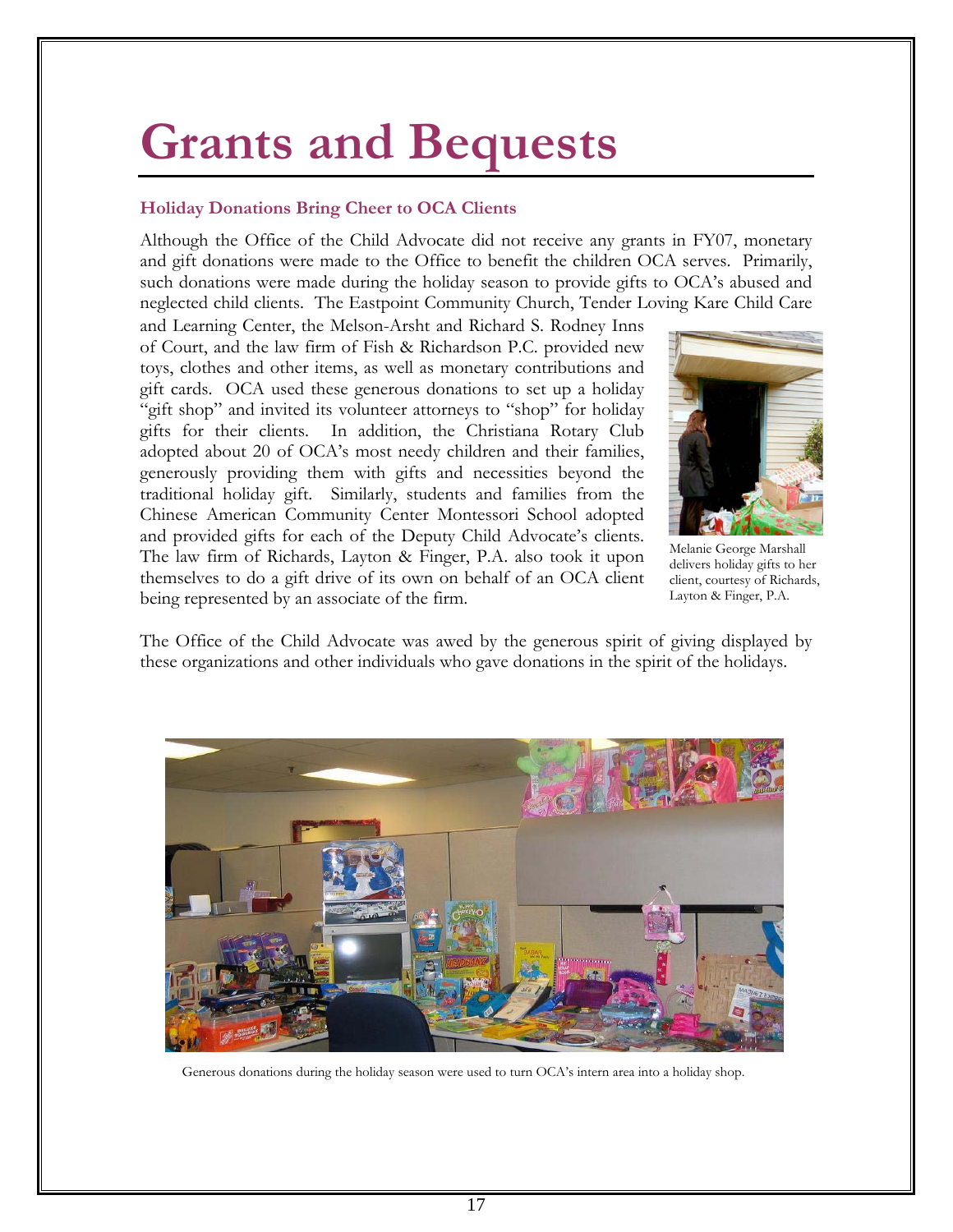#### **Delaware's Bankruptcy American Inn of Court**

During the holiday gift drive, Delaware's Bankruptcy Inn of Court took up a collection and raised \$3,000 to contribute to OCA. The Office was astounded by this gift and quickly realized the potential for such a generous sum of money. While the amount would purchase some wonderful holiday presents, OCA felt the money could be put to better use by giving children the opportunity to enjoy the life experiences that other children enjoy, such as prom and graduation, school pictures and yearbooks, summer camps, theater, music, and adventure parks. Thus, OCA asked for and received the Inn's permission to put the money into its donation account and use it to give children these kinds of experiences throughout the year.

In FY07, Angela Fowler, the Kent County Deputy Child Advocate used some of the funds to help two of her teenage clients purchase the necessary supplies to compete in beauty pageants.

One of her clients had participated in local beauty pageants with minimal assistance from DFS and the group home she is in, in addition to using her own money saved from working for the past year. She then qualified for entry into the Miss Delaware Outstanding Teen contest in March. Angela used the donation money to help her buy clothes and shoes for the competition.

The other young woman is a former beauty pageant winner who has gone to nationals in these competitions and has won scholarship money in the past. Her foster parents paid her registration fees and bought her a gown and heels, and OCA was able to contribute by giving her funds for a suit and shoes.

On behalf of these girls, OCA thanks the Bankruptcy Inn again for the opportunity to give its clients this kind of experience.